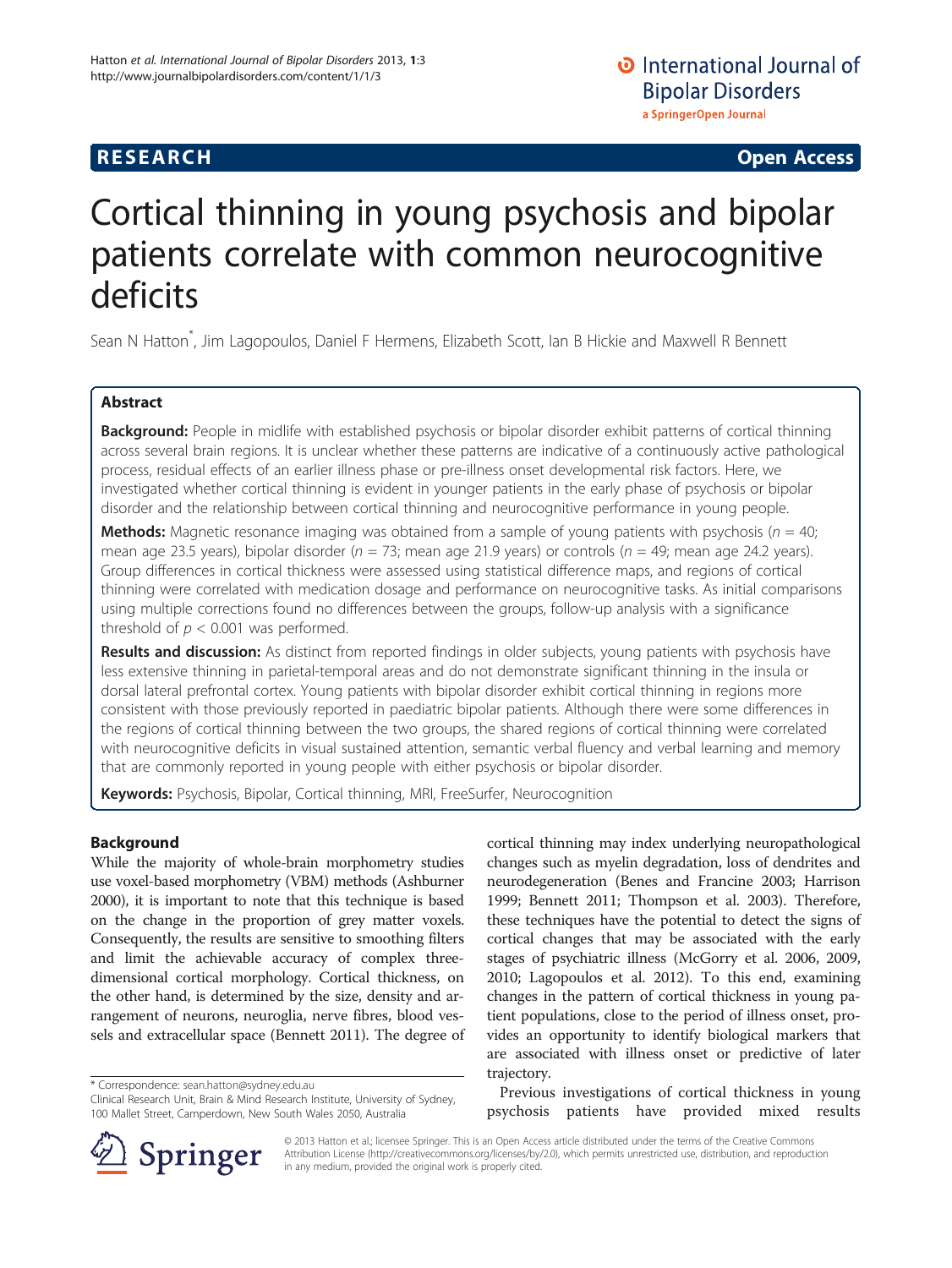| Author                          | Sample (age, years $\pm$ SD)                                    | Regions of cortical thinning                                                                                                                                                                                                              |  |  |  |  |  |
|---------------------------------|-----------------------------------------------------------------|-------------------------------------------------------------------------------------------------------------------------------------------------------------------------------------------------------------------------------------------|--|--|--|--|--|
| White et al.<br>(2003)          | 42 Childhood/adolescent-onset<br>psychosis $(17.7 \pm 1.7)$     | • Mean cortical thickness                                                                                                                                                                                                                 |  |  |  |  |  |
|                                 | 24 Controls (17.7 ± 2.0)                                        | · Frontal, temporal, and parietal sulci; temporal gyri                                                                                                                                                                                    |  |  |  |  |  |
| Narr et al.<br>(2005a, b)       | 72 First episode psychosis<br>$(25.1 \pm 4.7)$                  | • Frontal, temporal and parietal lobes (significance set at $p < 0.05$ , uncorrected)                                                                                                                                                     |  |  |  |  |  |
|                                 | 78 Controls (27.3 $\pm$ 6.6)                                    | • Fronto-polar, occipital lobes in patients with little or no prior antipsychotic medication                                                                                                                                              |  |  |  |  |  |
| Rais et al. (2010)              | 32 Early schizophrenia, non-<br>cannabis users $(23.3 \pm 5.1)$ | • Same at baseline                                                                                                                                                                                                                        |  |  |  |  |  |
|                                 | 19 Early schizophrenia, cannabis<br>users $(21.8 \pm 3.9)$      | · Five-year follow-up schizophrenia patients: right supplementary motor cortex, inferior frontal<br>cortex, superior temporal gyrus, angular gyrus, cuneus and postcentral gyrus                                                          |  |  |  |  |  |
|                                 | 31 Controls (24.7 $\pm$ 6.7)                                    |                                                                                                                                                                                                                                           |  |  |  |  |  |
| Crespo-Facorro<br>et al. (2011) | 142 First episode psychosis<br>$(29.7 \pm 8.7)$                 | • Frontal, temporal and parietal lobes (group contrast only, not significant when covarying<br>for gender)                                                                                                                                |  |  |  |  |  |
|                                 | 83 Controls (27.6 $\pm$ 7.6)                                    |                                                                                                                                                                                                                                           |  |  |  |  |  |
| Jung et al. (2011)              | 29 Ultra-high risk (UHR) of<br>psychosis (22.2 $\pm$ 4.3)       | • Mean cortical thickness: (controls = UHR) > schizophrenia                                                                                                                                                                               |  |  |  |  |  |
|                                 | 31 Schizophrenia (24.3 $\pm$ 4.2)                               | · Schizophrenia vs controls: bilateral insular, inferior frontal, STG, PCC and ACC; left superior<br>frontal, inferior temporal and precuneus; right parahippocampal, inferior parietal, lingual and<br>precentral cortices               |  |  |  |  |  |
|                                 | 29 Controls (23.2 ± 2.7)                                        |                                                                                                                                                                                                                                           |  |  |  |  |  |
|                                 |                                                                 | • UHR vs controls: bilateral ACC and parahippocampal and medial frontal cortices; left STG;<br>right lingual, inferior frontal, parietal and middle temporal cortices                                                                     |  |  |  |  |  |
|                                 |                                                                 | · Schizophrenia vs UHR: bilateral medial frontal cortex; left STG, superior frontal,<br>parahippocampal and inferior temporal cortices; right insula, uncus, PCC and precentral and<br>middle temporal cortices                           |  |  |  |  |  |
| Lyoo et al.<br>(2006b)          | 25 Bipolar disorder (33.8 $\pm$ 9.6)                            | · Bilateral postcentral cortex; left DLPFC, ACC, PCC, occipital cortex; right orbitofrontal, angular<br>and fusiform cortices                                                                                                             |  |  |  |  |  |
|                                 | 21 Controls $(31.5 \pm 9.7)$                                    | • Bipolar I to bipolar II                                                                                                                                                                                                                 |  |  |  |  |  |
| Rimol et al.                    | 173 Schizophrenia (32.3 $\pm$ 9.0)                              | · Schizophrenia vs controls: bilateral lateral and medial frontal lobe, temporal lobe, precuneus,                                                                                                                                         |  |  |  |  |  |
| (2010, 2012)                    | 139 Bipolar disorder (35.4 $\pm$ 11.3)                          | parahippocampal and fusiform gyri, precentral gyrus, lateral and medial occipital lobe, lingual<br>gyrus; left ACC, STG, middle temporal gyrus, inferior parietal and lingual gyrus; right medial                                         |  |  |  |  |  |
|                                 | 207 Controls (36.2 ± 9.7)                                       | orbitofrontal, entorhinal, supramarginal and inferior parietal cortices, isthmus of PCC                                                                                                                                                   |  |  |  |  |  |
|                                 |                                                                 | · Bipolar vs controls, schizophrenia: no significant findings                                                                                                                                                                             |  |  |  |  |  |
|                                 |                                                                 | · Bipolar I vs controls: bilateral lateral and medial frontal lobes; left orbitofrontal, posterior STG,<br>inferior parietal gyrus; right superior frontal gyrus, supramarginal, parietal, inferior temporal<br>and parahippocampal gyrus |  |  |  |  |  |
|                                 |                                                                 | · Bipolar I vs schizophrenia: no significant findings                                                                                                                                                                                     |  |  |  |  |  |
|                                 | Foland-Ross et al. 34 Bipolar I disorder (38.1 $\pm$ 12.0)      | • Bilateral prefrontal cortex; left ACC and dorsomedial, ventrolateral, frontopolar cortices                                                                                                                                              |  |  |  |  |  |
| (2011)                          | 31 Controls (37.8 $\pm$ 13.1)                                   | • No difference between patients treated with or without lithium                                                                                                                                                                          |  |  |  |  |  |

<span id="page-1-0"></span>

| Table 1 Overview of cortical thinning studies comparing young patients with psychosis, bipolar disorder and controls |  |
|----------------------------------------------------------------------------------------------------------------------|--|
|----------------------------------------------------------------------------------------------------------------------|--|

ACC, anterior cingulate cortex; DLPFC, dorsolateral prefrontal cortex; PCC, posterior cingulate cortex; STG, superior temporal gyrus; UHR, ultra-high risk.

(summarised in Table 1). When compared to healthy age-matched controls, there is significant cortical thinning within the frontal, temporal and parietal lobes in childhood- and adolescent-onset schizophrenia patients (White et al. [2003\)](#page-12-0). Similar findings have been noted in first-episode psychosis patients (Narr et al. [2005a;](#page-11-0) Crespo-Facorro et al. [2011;](#page-11-0) Rais et al. [2010\)](#page-12-0), and a follow-up study has highlighted additional cortical thinning within the occipital lobe in patients with little or no antipsychotic medication exposure (Narr et al. [2005b](#page-12-0)). Compared to subjects at ultra-high risk of psychosis who have not transitioned to a discreet psychotic disorder, schizophrenia patients exhibited cortical thinning within the frontal,

temporal and precentral lobes, as well as the right insula region (Jung et al. [2011\)](#page-11-0). These observations of cortical thinning in young patients with minimal medication exposure imply that these abnormalities may predate illness onset. This suggests that cortical morphometry may be used as a significant biomarker candidate for identifying early psychiatric disease states.

Hitherto there are only three studies that have investigated changes in cortical thickness in bipolar patients, and all have investigated middle-aged cohorts (summarised in Table 1). Compared to age-matched healthy controls, bipolar patients exhibit significant cortical thinning in the frontal, parietal and occipital lobes (Lyoo et al. [2006b](#page-11-0))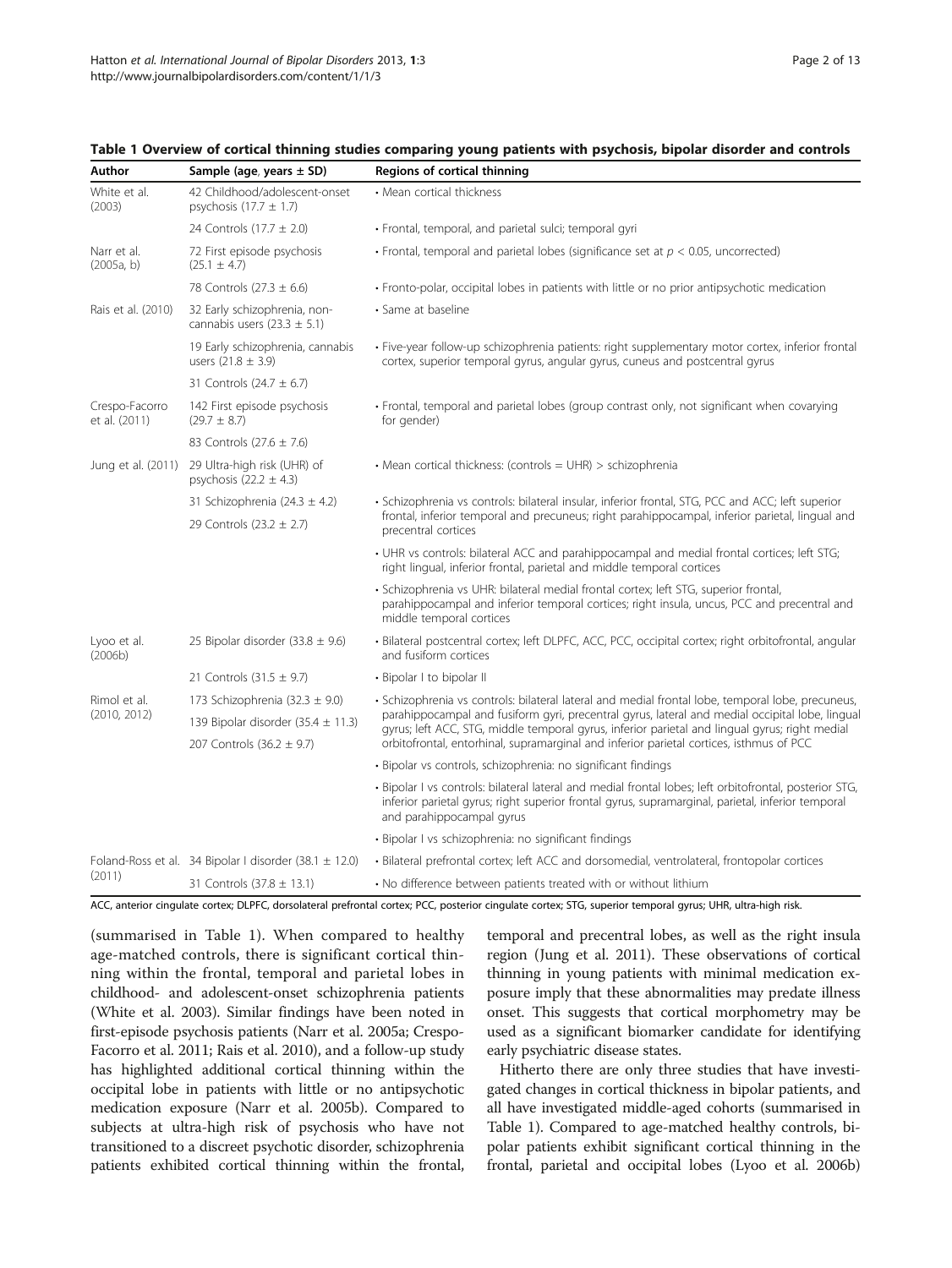regardless of gender or medication exposure. A separate investigation has reported significant cortical thinning within the frontal, superior temporal and temporoparietal cortices of bipolar patients compared to healthy controls (Rimol et al. [2010, 2012\)](#page-12-0). A recent study demonstrated that, in comparison to healthy controls, bipolar patients had cortical thinning within the bilateral prefrontal, dorsomedial, ventrolateral and frontopolar cortices, and this effect was not influenced by lithium dosage (Foland-Ross et al. [2011](#page-11-0)). Thus, while there is a general consensus on the regions of cortical thinning in bipolar disorder in middle-aged patients, questions remain regarding how these results relate to young patients who are typically closer to the onset of their disease process or how they compare with young patients who present with psychotic disorders.

Clarification of the cortical changes in young patients with psychosis or bipolar disorder is crucial for developing a better understanding of the pathological processes that underpin these disorders. This study assessed changes in cortical thickness among young patients with psychosis (schizophrenia, schizoaffective disorder, schizophreniform disorder and psychosis not otherwise specified) or bipolar disorder (bipolar I, bipolar II and bipolar spectrum disorder) and compared observed changes with age-matched control subjects. By comparison with the existing literature, our investigation examined whether cortical thinning occurred in the same regions of the brain in younger patients as are observed in older patients. Finally, we assessed how early cortical thinning relates to neurocognitive functioning in young people with a psychosis or bipolar disorder.

# Methods

# Subjects

One hundred and thirteen outpatients aged 16 to 30 years were recruited from specialist youth mental health clinics in Sydney, Australia (Scott et al. [2009, 2012](#page-12-0)). Forty-nine healthy control patients were recruited from the community in the same region and screened for any history of psychiatric disorders.

Exclusion criteria for both patients and controls were medical instability (as determined by a psychiatrist), history of neurological disease (e.g. tumour, head trauma, epilepsy), medical illness known to impact cognitive and brain function (e.g. cancer), intellectual and/or developmental disability, insufficient English for neuropsychological assessment and current substance dependence. All participants were asked to abstain from drug or alcohol use for 48 h prior to testing and informed about a drug screen protocol. The University of Sydney Ethics Committee approved the study. Participants gave written informed consent prior to participation in the study.

To determine the nature and history of any mental health problems, all subjects were assessed by a senior

psychiatrist followed by further evaluation by a neuropsychologist using the Brain and Mind Research Institute Structured Interview for Neurobiological Studies (Scott et al. [2013\)](#page-12-0). By consensus of the senior investigators (IBH and ES), subjects were assigned to diagnostic groups according to DSM-IV-TR criteria (American Psy-chiatric Association [2000\)](#page-11-0). The psychosis group  $(n = 40)$ consisted of patients diagnosed with schizophreniform disorder ( $n = 20$ ), schizophrenia ( $n = 10$ ), schizoaffective ( $n = 4$ ) or psychosis not otherwise specified ( $n = 6$ ). The bipolar group ( $n = 73$ ) consisted of patients diagnosed with bipolar I (BP1;  $n = 21$ ), bipolar II (BP2;  $n = 29$ ) or bipolar spectrum disorder (BPD;  $n = 23$ ; as described in Angst ([2007\)](#page-11-0)). Patients diagnosed with a bipolar disorder with severe psychotic features were not eligible to be included in this study. At the time of assessment, 21% of patients were not taking any psychotropic medications; 33% were taking second-generation antidepressants, 49% were taking an atypical antipsychotic medication, 28% were taking a mood stabiliser (consisting of 8 subjects taking lithium and 20 taking anticonvulsants) and 3% were taking a stimulant. Of those medicated, 38% were taking more than one of these psychotropic medications; for the majority of these patients (35% of those medicated), this polytherapy included a second-generation antidepressant. A summary of medication by diagnostic grouping is provided in Table [2](#page-3-0).

# Clinical assessment

Premorbid intelligence ('predicted IQ') was estimated from the Wechsler Test of Adult Reading (Wechsler [2001](#page-12-0)). The assessment included the Hamilton Depression Rating Scale (HDRS, 17-item; Hamilton [1967](#page-11-0)) to quantify current (over the last 7 days) mood symptoms and the Brief Psychiatric Rating Scale (BPRS; Overall and Gorham [1962](#page-12-0)) to quantify current general psychiatric symptom severity. The 24-point BPRS total score is further subtyped by subscores assessing depression (somatic concern, anxiety, depression, suicidality, guilt, self-neglect), positive symptoms (hostility, grandiosity, suspiciousness, hallucinations, unusual thought content, bizarre behaviour, conceptual disorganization), negative symptoms (self-neglect, blunted affect, emotional withdrawal, motor retardation, uncooperativeness), mania (elated mood, conceptual disorganisation, tension, uncooperativeness, excitement, distractibility, motor hyperactivity) and disorientation (disorientation, mannerisms and posturing). Additionally, patients were assessed with the Young Mania Rating Scale (YMRS; Young et al. [1978\)](#page-12-0), an 11-item diagnostic questionnaire use to measure the severity of manic episodes in paediatric patients over the previous 48 h.

# Magnetic resonance imaging acquisition and analysis

Participants underwent structural magnetic resonance imaging (MRI) scanning using a 3-T GE MR750 Discovery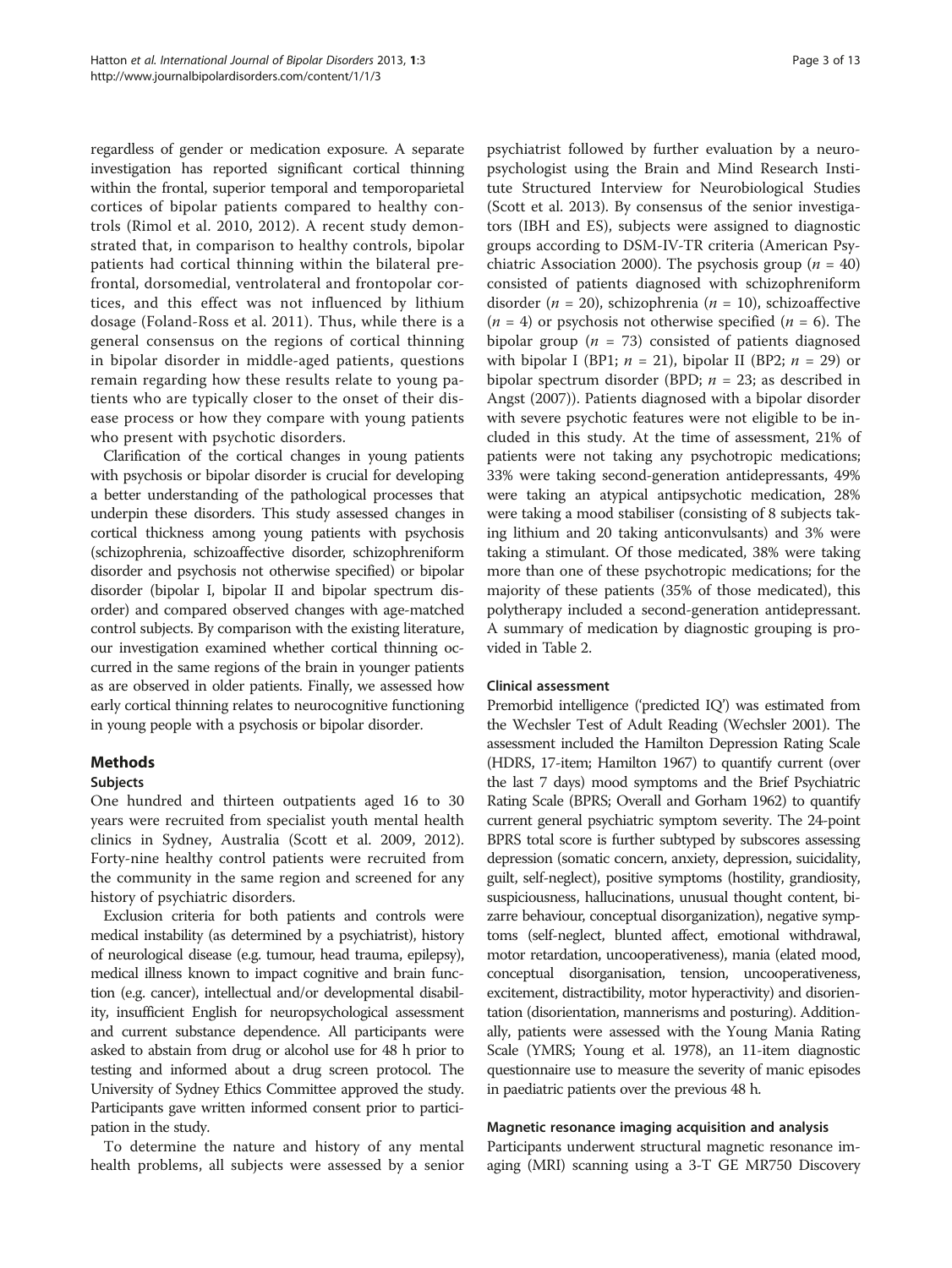| Diagnosis (n)         | Medication, $n$ (%) |                 |                |                         |                   |  |  |  |  |  |
|-----------------------|---------------------|-----------------|----------------|-------------------------|-------------------|--|--|--|--|--|
|                       | <b>Unmedicated</b>  | Antidepressants | Antipsychotics | <b>Mood stabilisers</b> | <b>Stimulants</b> |  |  |  |  |  |
| Psychosis group       |                     |                 |                |                         |                   |  |  |  |  |  |
| Schizophreniform (20) | 6(24)               | 6(24)           | 13 (52)        | 0(0)                    | 0(0)              |  |  |  |  |  |
| Schizophrenia (10)    | 2(15)               | 2(15)           | 8(62)          | 1(8)                    | 0(0)              |  |  |  |  |  |
| Psychosis NOS (6)     | 0(0)                | 3(38)           | 3(38)          | 2(25)                   | 0(0)              |  |  |  |  |  |
| Schizoaffective (4)   | (17)                | 1(17)           | 3(50)          | 1(17)                   | 0(0)              |  |  |  |  |  |
| <b>Bipolar group</b>  |                     |                 |                |                         |                   |  |  |  |  |  |
| Bipolar $\vert$ (21)  | 4(13)               | 3(9)            | 13 (41)        | 12 (38)                 | 0(0)              |  |  |  |  |  |
| Bipolar II (29)       | 11(26)              | 7(16)           | 16(37)         | 7(16)                   | 1(2)              |  |  |  |  |  |
| Bipolar spectrum (23) | 5(14)               | 11(31)          | 12 (34)        | 5(14)                   | 1(3)              |  |  |  |  |  |

<span id="page-3-0"></span>Table 2 Medication category usage by diagnosis

Diagnosis was determined by DSM-IV-TR criteria (American Psychiatric Association [2000\)](#page-11-0) with the exception of bipolar spectrum disorder characterised by Angst ([2007\)](#page-11-0). NOS, not otherwise specified.

scanner (GE Medical Systems, Milwaukee, WI) at the Brain and Mind Research Institute, Camperdown, New South Wales, Australia. The images where acquired using a customized MP-RAGE 3D T1-weighted sequence to resolve anatomy at high resolution (0.9-mm isotropic resolution),  $TR = 7,264$  ms,  $TE = 2,784$  ms; pulse angle = 15, coronal orientation, FOV 230 mm<sup>3</sup> and matrix of 256  $\times$  $256 \times 196$ .

Cortical thickness and volumetric measurements were performed using the FreeSurfer software package version 5.1 [\(http://surfer.nmr.mgh.harvard.edu/](http://surfer.nmr.mgh.harvard.edu/)), and technical details of these procedures have been previously described (Dale et al. [1999](#page-11-0); Fischl and Dale [2000](#page-11-0); Fischl et al. [1999a](#page-11-0), [b, 2001](#page-11-0), [2002, 2004a](#page-11-0), [b](#page-11-0); Han et al. [2006;](#page-11-0) Jovicich et al. [2006](#page-11-0); Segonne et al. [2004\)](#page-12-0). In brief, this process involved the following: motion correction and averaging of two volumetric T1-weighted images (Reuter et al. [2010](#page-12-0)), removal of nonbrain tissue (Segonne et al. [2004](#page-12-0)), alignment of scans to the standard Talairach space, segmentation of the deep grey matter volumetric structures (Fischl et al. [2002](#page-11-0), [2004a](#page-11-0)), intensity normalization (Sled et al. [1998](#page-12-0)), tessellation of the grey matter/white matter boundary, topology correction (Fischl et al. [2001;](#page-11-0) Segonne et al. [2007\)](#page-12-0) and surface deformation to optimally place the grey/white and grey/cerebrospinal fluid borders (Dale et al. [1999](#page-11-0); Dale and Sereno [1993](#page-11-0); Fischl and Dale [2000](#page-11-0)). The subsequent cortical representations underwent surface inflation (Fischl et al. [1999a\)](#page-11-0), registration to a spherical atlas to align individual cortical folding patterns with group cortical geometry (Fischl et al. [1999b](#page-11-0)), parcellation of the cerebral cortex into gyral and sulcal structures (Desikan et al. [2006](#page-11-0); Fischl et al. [2004b\)](#page-11-0) and creation of cortical thickness statistical maps, calculated as the closest distance from the grey/white boundary to the grey/CSF boundary at each vertex on the tessellated surface (Fischl and Dale [2000](#page-11-0)). FreeSurfer's procedure for automated measurement of cortical thickness has been validated against histological analysis (Rosas et al. [2002](#page-12-0)) and manual measurements (Salat et al. [2004](#page-12-0)) including in schizophrenic patients (Kuperberg et al. [2003](#page-11-0)).

Throughout the process, images were visually inspected, and any inaccuracies were manually edited. Statistical difference maps were smoothed using a 15-mm full width at half maximum Gaussian kernel with hemispheres analysed separately. Analysis comparing cortical thickness between cohorts covaried for age and gender. Initially, the significance threshold was set with a false discovery rate (FDR) of 0.05, and subsequent follow-up analysis set the significance threshold at  $p < 0.001$  uncorrected (two-tailed), an approach that has been used in similar investigations (Lyoo et al. [2006b](#page-11-0); Narr et al. [2005a](#page-11-0), [b\)](#page-12-0). For ease of interpretation, only cortical thinning has been reported in contrasts between the psychosis and bipolar groups (i.e. cortical thinning in one cohort is cortical thickening in the other group and vice versa).

#### Statistical analysis

Statistical analyses were performed using the Statistical Package for the Social Sciences (SPSS 20.0 for Mac). Intracranial volume outliers beyond a standard deviation of ±3.0 were removed from the analysis.

A  $\chi^2$  test was used to compare categorical data, namely gender and handedness. One-way analyses of variance (ANOVAs) with follow-up Games-Howell Post Hoc analyses were used to assess differences in age, IQ, education and intracranial volume between psychosis, bipolar and control groups. Significance was set at  $p < 0.05$ (two-tailed), and degrees of freedom were set at (2,159) with the exception of IQ (2,146).

Independent samples  $t$  tests examined the differences in age of illness onset, duration of illness, BPRS score and YMRS score between the psychosis and bipolar groups. Significance levels were set at  $p < 0.05$  (two-tailed).

A follow-up comparison of subtypes of bipolar disorders examined differences in demographics and clinical somatology using a one-way ANOVA with follow-up Games-Howell Post Hoc analysis.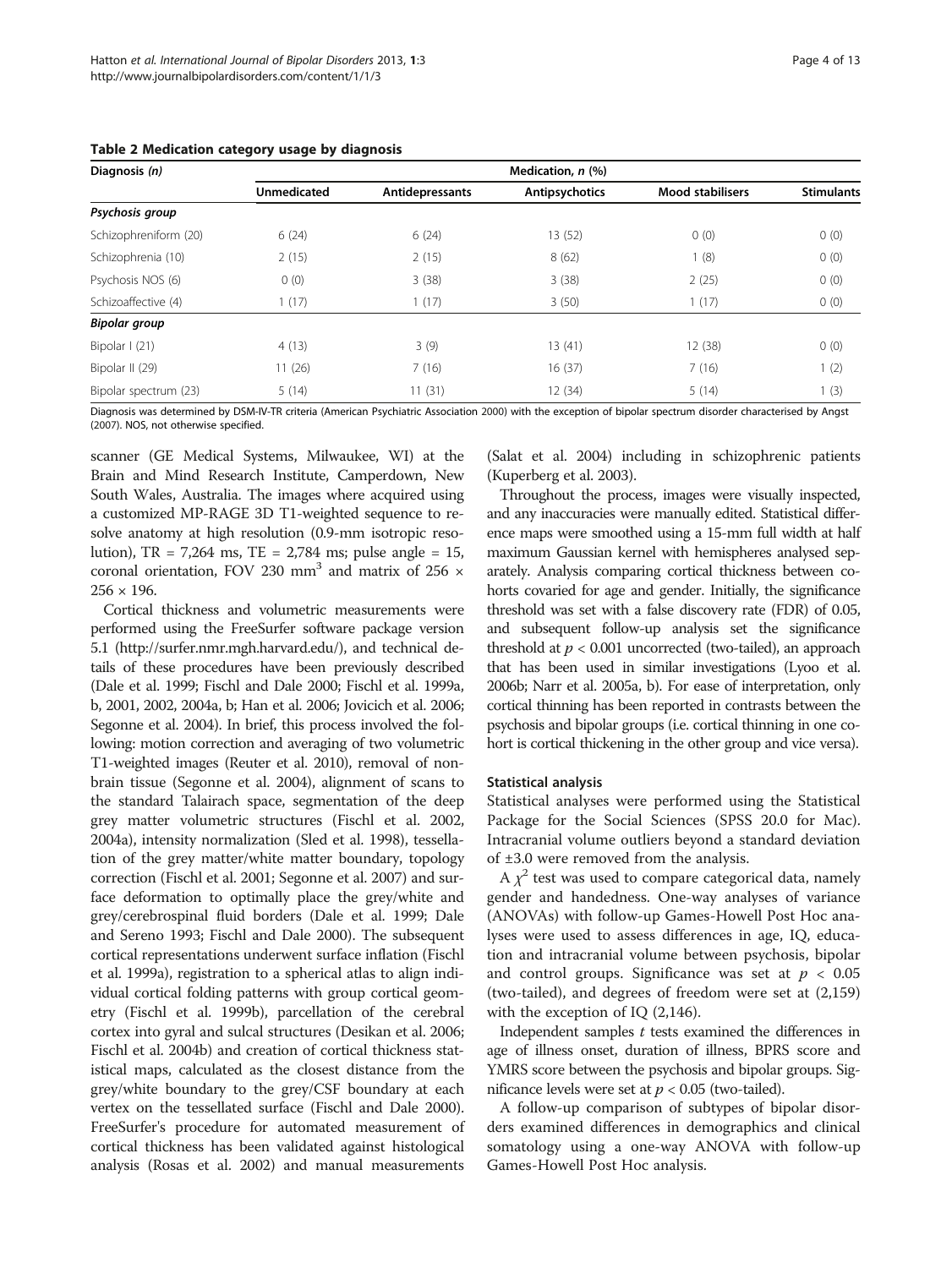Significant regions of interest (ROIs) highlighted in the statistical difference maps were extracted as demarcated and described by the Destrieux cortical atlas (Destrieux et al. [2010](#page-11-0)). Cohen's d assessed the effect size of ageadjusted mean cortical thickness between groups. Partial correlation analysis was run to examine the association between psychotropic dosage and cortical thickness in these identified ROIs, controlling for gender and years of education (excluding control subjects).

To compare cortical thinning reported in older cohorts with our younger cohort, we used Cohen's d to examine differences between age-adjusted mean cortical thickness in ROIs highlighted in Rimol et al. ([2010](#page-12-0), [2012](#page-12-0)). These ROIs were defined by the Desikan-Killiany atlas (Desikan et al. [2006\)](#page-11-0), where the inferior frontal gyrus comprised the lateral and medial orbitofrontal regions, the middle frontal gyrus comprised the rostral and caudal middle frontal regions, and the anterior cingulate cortex (Ant Cing) comprised the rostral anterior and caudal anterior cingulate.

# Neuropsychological assessment

To examine the implications of cortical changes to the neurocognitive performance in the psychosis and bipolar subjects, a trained research psychologist administered standardised tests as part of a broader battery (described previously) (Hermens et al. [2010a](#page-11-0), [b](#page-11-0), [2011](#page-11-0)). The tests derived from the Cambridge Automated Neuropsychological Testing Battery (Sahakian and Owen [1992;](#page-12-0) Strauss et al. [2006\)](#page-12-0) included the following: the rapid visual information processing task (RVP) to test visual sustained attention, Trail Making Test (TMT) to assess mental flexibility; the paired associate learning (PAL) to assess episodic memory and learning and the intra-dimensional/extra-dimensional task (IED) to test attention-set shifting. Verbal learning and verbal memory were assessed by the Rey Auditory Verbal Learning Test (RAVLT; Strauss et al. [2006](#page-12-0)), and verbal fluency was measured by the Controlled Oral Word Association Test (COWAT; Strauss et al. [2006](#page-12-0)). Age- and educational-adjusted z-scores were derived from normative data (Tombaugh et al. [1996](#page-12-0)). Control subjects were excluded from this analysis.

Neuropsychological scores beyond a standard deviation of ±3.0 were curtailed to values of +3.0 or −3.0 (depending on the direction), enabling a consistent range across variables as previously described (Naismith et al. [2002](#page-11-0); Hermens et al. [2011](#page-11-0)). Partial correlation analysis examined the relationship between cortical thickness and either z-scores of neurocognitive performance or duration of illness covarying for years of education and gender. Spearman's rho correlation analysis examined the nonparametric distributions of the z-scores for the PAL and IED tests. The correlation analysis examined five groups: the BP1, BP2, BSD and psychosis groups to highlight

diagnosis-specific neurocognitive deficits, and all subjects within the psychosis and bipolar groups collectively to highlight shared neurocognitive deficits.

# Results

# Demographic and clinical scores

Comparisons of demographic details between psychosis, bipolar and control groups revealed no significant difference in handedness, predicted IQ or intracranial volume (Table [3](#page-5-0)). The bipolar group was significantly younger (mean 21.9 years  $\pm$  SD 3.6) than the control group (24.2  $\pm$  2.7;  $F(2,159) = 7.31$ ,  $p < 0.001$ ), and the control group had more years of education  $(14.6 \pm 2.1)$ than either the psychosis  $(12.6 \pm 2.5)$  or bipolar groups  $(12.8 \pm 2.1; F(2,159) = 12.61, p < 0.001).$ 

Comparisons of clinical symptomology revealed differences between psychosis and bipolar groups (Table [3](#page-5-0)). The age of onset of the bipolar group  $(14.9 \pm 3.5)$  was significantly less than that of the psychosis group (17.7  $\pm$ 4.3;  $t(111) = -3.81$ ,  $p < 0.001$ ), though the duration of illness between groups did not significantly differ (psychosis group  $5.8 \pm 3.5$  years; bipolar group  $7.1 \pm 3.9$  years; t  $(111) = 1.67$ ,  $p = 0.097$ . While the patient groups did not significantly differ in clinical symptom severity (i.e. mean BPRS total score), compared to the bipolar group, the psychosis group indicated worse positive symptoms (respectively  $11.1 \pm 3.6$ ;  $13.8 \pm 4.9$ ;  $t(62) = -3.05$ ,  $p = 0.003$ ), negative symptoms  $(6.7 \pm 2.3; 8.8 \pm 3.7; t(56) = -3.14,$  $p = 0.003$ ) and disorientation  $(2.2 \pm 0.7; 2.6 \pm 1.2; t(53))$  $-2.02$ ,  $p = 0.049$ ). The YMRS total score indicated that the bipolar group reported a significantly worse manic symptom rating  $(11.8 \pm 16.0)$  compared to the psychosis group  $(3.8 \pm 8.1; t(102) = 3.66, p < 0.001)$ .

In a follow-up analysis, the demographics and symptomology of subjects with BP1, BP2 or BSD were compared against those of control subjects (Table S1 in Additional file [1\)](#page-10-0). Subjects with BP1 were younger than controls (respectively  $21.5 \pm 3.0$ ;  $24.2 \pm 2.7$ ;  $F(3,118) = 6.51$ ,  $p < 0.001$ ). Controls had more years of education (14.6  $\pm$  2.1) years) than BP1 (12.4  $\pm$  1.9) or BSD (12.3  $\pm$  2.0;  $F(2,70) =$ 9.44,  $p < 0.001$ ). Subjects with BSD had an earlier age of onset of illness  $(12.9 \pm 3.2)$  than BP1  $(16.3 \pm 3.2)$  or BP2  $(15.4)$  $\pm$  3.2;  $F(2,70) = 6.98$ ,  $p < 0.002$ ). BP1 had a shorter duration of illness  $(16.3 \pm 3.2 \text{ years})$  than BP2  $(15.4 \pm 3.2)$  or BSD  $(12.9 \pm 3.2)$ . Clinical symptomology was similar between groups with the exception of YMRS which indicated that subjects with BP1 had more severe mania symptoms (18.8  $\pm$ 20.1) than BSD  $(7.0 \pm 12.0; F(2,70) = 3.36, p < 0.041)$ .

# Differences in cortical thickness

Initial analysis of cortical thickness differences between groups using FDR corrections gave no statically significant regions of cortical thinning. Adjusting the significance threshold to  $p < 0.001$  (two-sided), statistical maps of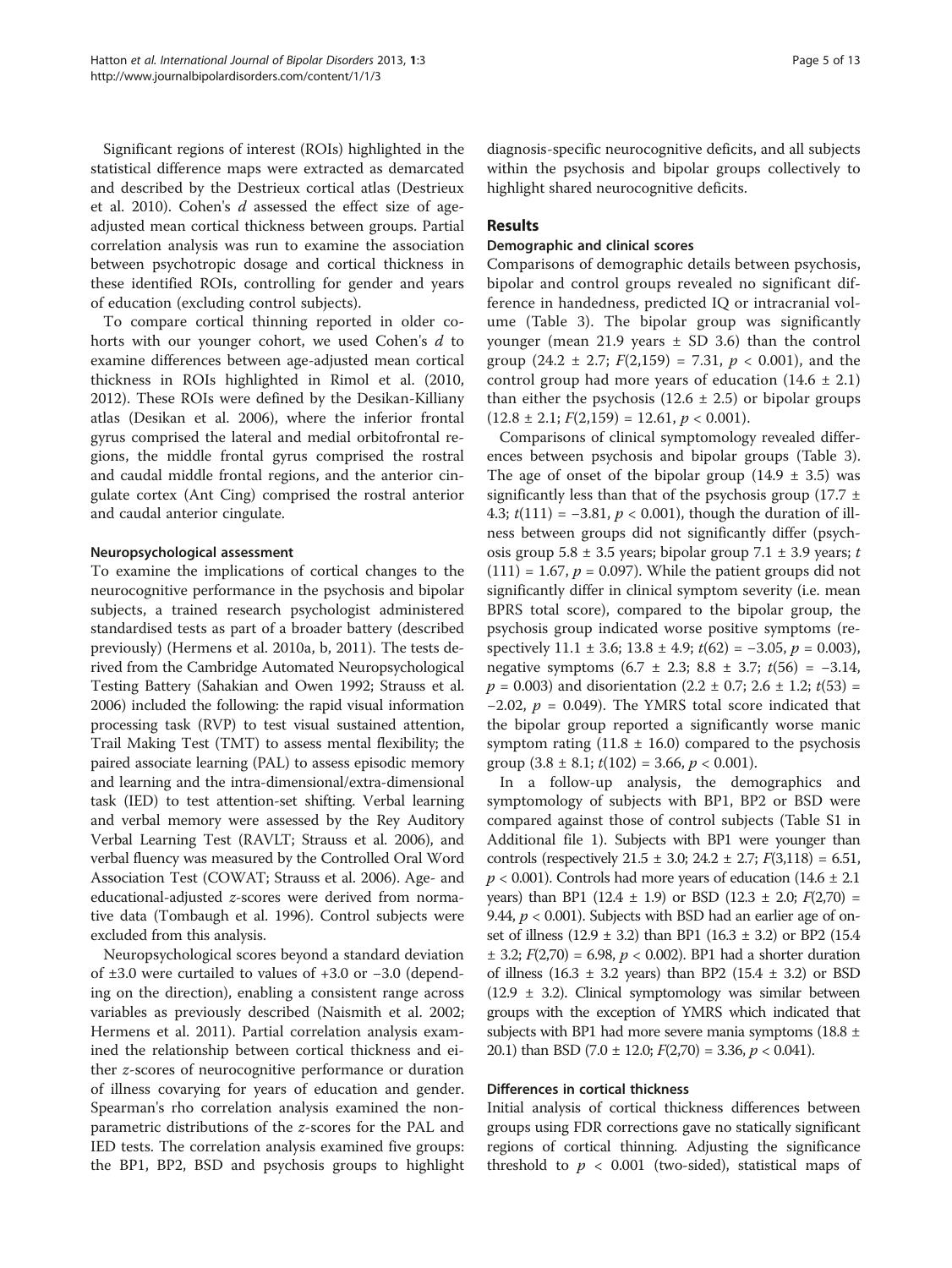|                                              | Psychosis ( $n = 40$ ) | Bipolar $(n = 73)$ | Controls $(n = 49)$      | Significance test (p)                              |
|----------------------------------------------|------------------------|--------------------|--------------------------|----------------------------------------------------|
| Female, % (female/male)                      | 27.5% (11/29)          | 71.2% (52/21)      | 57.1% (28/21)            | $x^2$ = 20.10 (<0.001)                             |
| Right handed, % (r/l/a)                      | 85.0% (34/5/1)         | 80.8% (59/12/2)    | 83.7% (41/7/1)           | $x^2 = 0.40$ (0.982)                               |
| Age, years                                   | $23.5 \pm 3.4$         | $21.9 \pm 3.6$     | $24.2 \pm 2.7$           | $F = 7.31$ (<0.001) bipolar < controls             |
| Predicted IQ                                 | $101.9 \pm 8.7$        | $103.8 \pm 7.9$    | $104.9 \pm 8.3$          | $F = 1.31(0.272)$                                  |
| Education, years                             | $12.6 \pm 2.5$         | $12.8 \pm 2.1$     | $14.6 \pm 2.1$           | $F = 12.61$ (<0.001) psychosis, bipolar < controls |
| Intracranial volume, cm <sup>3</sup>         | $1,557 \pm 149$        | $1,510 \pm 127$    | $1,532 \pm 136$          | $F = 1.57(0.211)$                                  |
| Age of onset of illness, years               | $17.7 \pm 4.3$         | $14.9 \pm 3.5$     |                          | $t = -3.75$ (<0.001)                               |
| Duration of illness, years                   | $5.8 \pm 3.5$          | 7.1 $\pm$ 3.9      |                          | $t = 1.67(0.097)$                                  |
| HDRS total                                   | $13.4 \pm 6.8$         | $12.4 \pm 7.0$     |                          | $t = -0.75(0.453)$                                 |
| <b>BPRS</b> total                            | $44.6 \pm 9.9$         | $41.2 \pm 8.9$     |                          | $t = -1.89(0.062)$                                 |
| BPRS positive symptoms subscore <sup>a</sup> | $13.8 \pm 4.9$         | $11.1 \pm 3.6$     |                          | $t = -3.05(0.003)$                                 |
| BPRS negative symptoms subscore              | $8.8 \pm 3.7$          | $6.7 \pm 2.3$      |                          | $t = -3.14(0.003)$                                 |
| BPRS depression subscore <sup>a</sup>        | $13.5 \pm 4.4$         | $14.2 \pm 4.9$     | $\overline{\phantom{a}}$ | $t = 0.71(0.481)$                                  |
| BPRS mania subscore <sup>a</sup>             | $9.9 \pm 3.3$          | $10.8 \pm 4.7$     |                          | $t = 1.16$ (0.250)                                 |
| BPRS disorientation subscore <sup>a</sup>    | $2.6 \pm 1.2$          | $2.2 \pm 0.7$      |                          | $t = -2.02$ (0.049)                                |
| YMRS total <sup>a</sup>                      | $3.8 \pm 8.1$          | $11.8 \pm 16$      |                          | $t = 3.66$ (<0.001)                                |

<span id="page-5-0"></span>Table 3 Demographics and clinical scores (± standard deviation)

Significant differences in gender and handedness were evaluated using a Pearson Chi-square test. Age, predicted IQ and years of education were evaluated with a one-way ANOVA with Games-Howell Post Hoc analysis. All other significance values were evaluated using independent samples t tests. Significance levels were set at p < 0.05. <sup>a</sup>Equal variance was not assumed. BPRS, Brief Psychiatric Rating Scale; HDRS, Hamilton Depression Rating Scale; YMRS, Young Mania Rating Scale.

cortical thickness differences between bipolar, psychosis and controls groups identified eight ROIs (Figures 1 and [2,](#page-6-0) Table [4](#page-6-0), Table S2 in Additional file [1](#page-10-0)). The psychosis group showed cortical thinning predominantly in the left intraparietal sulcus and angular gyrus and right superior temporal gyrus compared to controls (Table [4](#page-6-0), Figure 1). Conversely, the bipolar group showed cortical thinning predominantly in the left calcarine sulcus and right supramarginal gyrus, precuneus and precentral gyrus compared to controls (Table [4,](#page-6-0) Figure [2](#page-6-0)).

Contrasting the two patient cohorts (Table [4](#page-6-0), Table S3 in Additional file [1](#page-10-0)), the psychosis group showed cortical thinning in the right fusiform compared to the bipolar group. Compared to the psychosis group, the bipolar group exhibited cortical thinning in the right parietooccipital sulcus extending to the ventral posterior cingulate.

A recent investigation (Hegarty et al. [2012\)](#page-11-0) showed that people with bipolar disorder had different patterns of cortical thinning between those with or without comorbid attention-deficit hyperactivity disorder (ADHD). Accordingly, a follow-up analysis which excluded three participants (BP2  $n = 1$ ; BSD  $n = 2$ ) comorbid with ADHD found no statically significant differences in results (data not shown). No participants within the psychosis group had a secondary diagnosis of ADHD.

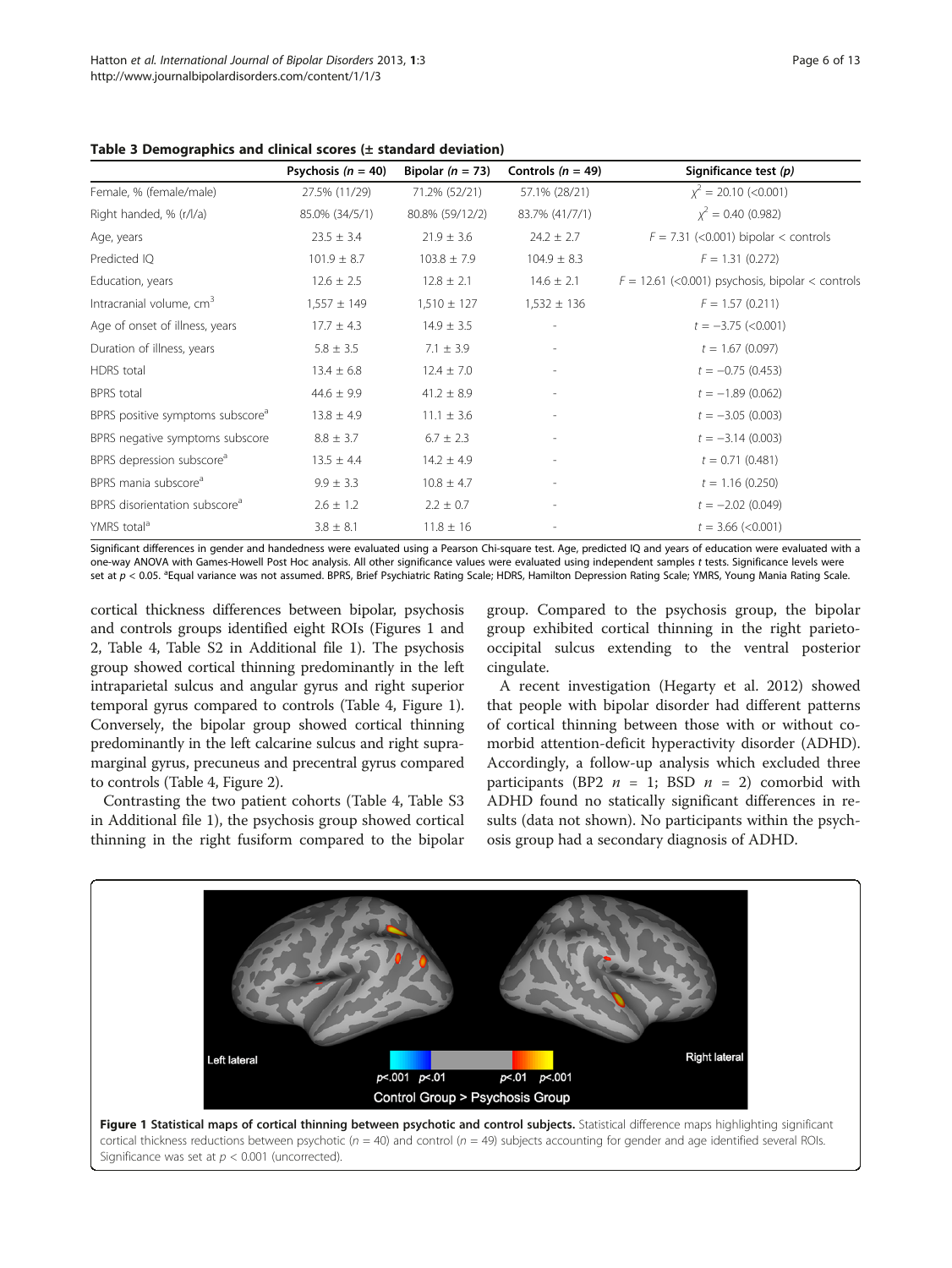<span id="page-6-0"></span>

A follow-up analysis examined the differences in cortical thickness in these ROIs between bipolar subcategories. Compared to control subjects (Table [5](#page-7-0)), the small effect size of thinning of the right fusiform was consistent between BP1, BP2 and BSD subjects compared to control subjects. There was a medium effect size difference seen between BP1 and BSD subjects in

the right supermarginal gyrus and right precuneus which was reflected in comparison with control subjects: BSD has a medium effect in the thickening of the right supermarginal gyrus, whereas BP1 subjects had a medium effect of thinning to the right precuneus. Compared to psychosis subjects (Table [6\)](#page-7-0), BP1, BP2 and BSD subjects had a consistent medium size effect of thinning

| Table 4 Mean cortical thickness and effect size within regions of interest in diagnostic groups |  |  |  |
|-------------------------------------------------------------------------------------------------|--|--|--|
|                                                                                                 |  |  |  |

|                          |            | Mean thickness (mm) |            | Effect size (d) |                |                |  |  |
|--------------------------|------------|---------------------|------------|-----------------|----------------|----------------|--|--|
|                          | <b>PSY</b> | <b>BPD</b>          | <b>CON</b> | <b>CON-PSY</b>  | <b>BPD-PSY</b> | <b>CON-BPD</b> |  |  |
| Left hemisphere          |            |                     |            |                 |                |                |  |  |
| Intraparietal sulcus     | 2.03       | 2.06                | 2.02       | $-0.02$         | 0.18           | $-0.19$        |  |  |
| Angular gyrus (pos.)     | 2.92       | 2.77                | 2.82       | $-0.29$         | $-0.43$        | 0.14           |  |  |
| Angular gyrus (ant.)     | 2.46       | 2.61                | 2.48       | 0.06            | 0.38           | $-0.31$        |  |  |
| Calcarine sulcus         | 1.87       | 1.84                | 1.92       | 0.19            | $-0.12$        | 0.30           |  |  |
| <b>Right hemisphere</b>  |            |                     |            |                 |                |                |  |  |
| Superior temporal gyrus  | 2.9        | 2.83                | 2.9        | $-0.02$         | $-0.26$        | 0.26           |  |  |
| Supramarginal gyrus      | 2.6        | 2.61                | 2.59       | $-0.02$         | 0.06           | $-0.08$        |  |  |
| Precuneus                | 2.49       | 2.56                | 2.61       | 0.42            | 0.24           | 0.18           |  |  |
| Precentral gyrus         | 2.31       | 2.36                | 2.33       | 0.07            | 0.19           | $-0.11$        |  |  |
| Fusiform                 | 3.44       | 3.56                | 3.72       | 0.59            | 0.28           | 0.35           |  |  |
| Parieto-occipital sulcus | 2.89       | 2.93                | 2.94       | 0.10            | 0.08           | 0.01           |  |  |

Statistical difference maps of cortical thinning between psychosis ( $n = 40$ ), bipolar ( $n = 73$ ) and control ( $n = 49$ ) groups accounting for gender and age identified in several regions of interest where  $p < 0.001$  (uncorrected). Age-adjusted mean cortical thickness was obtained from FreeSurfer, and Cohen's d examined the difference between two means. Items of small- (d>0.2) or medium-effect size (d>0.5) are italicized. BPD, bipolar disorder group; PSY, psychosis group; CON, control group; ant., anterior; pos., posterior.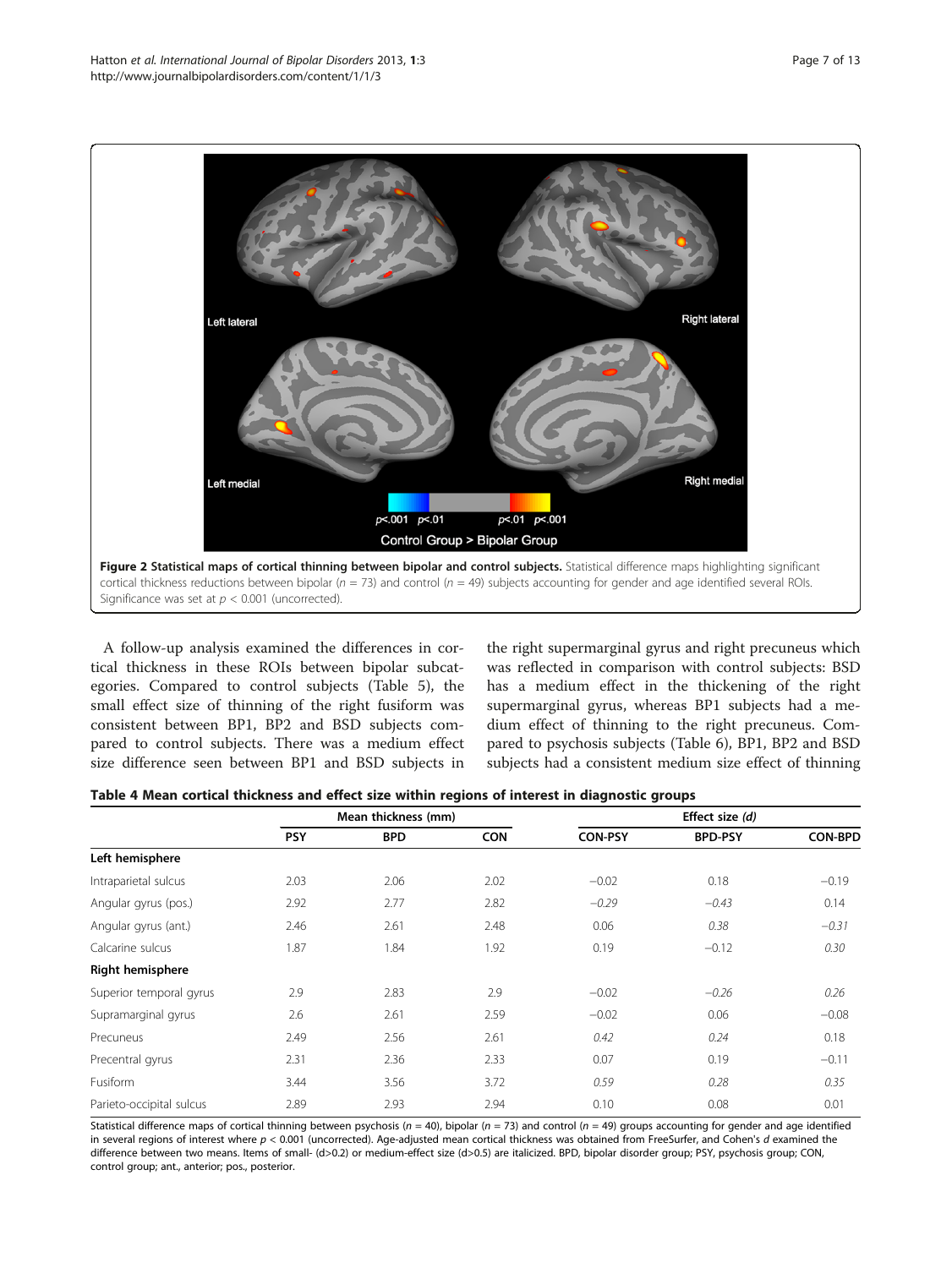|                          | Mean thickness (mm) |                 |            |            | Effect size (d) |         |                |         |         |         |  |
|--------------------------|---------------------|-----------------|------------|------------|-----------------|---------|----------------|---------|---------|---------|--|
|                          | BP <sub>1</sub>     | BP <sub>2</sub> | <b>BSD</b> | <b>CON</b> | CON-BP1         | CON-BP2 | <b>CON-BSD</b> | BP1-BP2 | BP2-BSD | BP1-BSD |  |
| Left hemisphere          |                     |                 |            |            |                 |         |                |         |         |         |  |
| Intraparietal sulcus     | 2.04                | 2.08            | 2.08       | 2.02       | $-0.07$         | $-0.29$ | $-0.23$        | $-0.18$ | 0.00    | $-0.15$ |  |
| Angular gyrus (pos.)     | 2.78                | 2.78            | 2.76       | 2.82       | 0.09            | 0.11    | 0.14           | 0.02    | 0.04    | 0.06    |  |
| Angular gyrus (ant.)     | 2.64                | 2.64            | 2.56       | 2.47       | $-0.47$         | $-0.38$ | $-0.20$        | 0.01    | 0.20    | 0.25    |  |
| Calcarine sulcus         | 1.88                | 1.83            | 1.83       | 1.92       | 0.13            | 0.34    | 0.37           | 0.20    | 0.01    | 0.23    |  |
| Right hemisphere         |                     |                 |            |            |                 |         |                |         |         |         |  |
| Superior temporal gyrus  | 2.89                | 2.83            | 2.82       | 2.88       | $-0.02$         | 0.19    | 0.26           | 0.17    | 0.05    | 0.23    |  |
| Supramarginal gyrus      | 2.56                | 2.60            | 2.71       | 2.58       | 0.08            | $-0.07$ | $-0.51$        | $-0.15$ | $-0.43$ | $-0.58$ |  |
| Precuneus                | 2.47                | 2.59            | 2.61       | 2.61       | 0.50            | 0.09    | 0.01           | $-0.39$ | $-0.08$ | $-0.50$ |  |
| Precentral gyrus         | 2.33                | 2.37            | 2.37       | 2.33       | $-0.02$         | $-0.13$ | $-0.15$        | $-0.11$ | $-0.02$ | $-0.14$ |  |
| Fusiform                 | 3.56                | 3.58            | 3.58       | 3.71       | 0.33            | 0.31    | 0.30           | $-0.04$ | 0.00    | $-0.04$ |  |
| Parieto-occipical sulcus | 2.80                | 2.98            | 2.94       | 2.96       | 0.29            | $-0.05$ | 0.05           | $-0.34$ | 0.09    | $-0.23$ |  |

<span id="page-7-0"></span>Table 5 Mean cortical thickness and effect size within regions of interest in bipolar subcategories vs controls

Age-adjusted mean cortical thicknesses for ROIs were obtained from FreeSurfer, and Cohen's d examined the difference between people with bipolar I ( $n = 40$ ), bipolar II ( $n = 29$ ) or bipolar spectrum disorder ( $n = 23$ ) and controls ( $n = 49$ ). Items of small- (d>0.2) or medium-effect size (d>0.5) are italicized. ant., anterior; BP1, bipolar I disorder; BP2, bipolar II disorder; BSD, bipolar spectrum disorder; CON, controls; pos., posterior.

to the left posterior angular gyrus. The effect size of thinning to the right superior temporal gyrus was largest in BSD, reduced in BP2 and least in BP1 compared to the psychosis subjects.

We performed a follow-up analysis of cortical thinning in regions previously identified in a cohort of older people with psychosis or bipolar disorder (Table S4 in Additional file [1](#page-10-0)). Our psychosis group had reduced cortical thickness in the bilateral inferior frontal gyrus compared to the bipolar or control groups (age-adjusted mean cortical thickness in the left inferior frontal gyrus, PSY 5.46 mm, BPD 5.64 mm, CON 5.59 mm; right inferior frontal gyrus, PSY 5.36 mm, BPD 5.55 mm, CON 5.54 mm). The bipolar group had reduced cortical thickness in the right superior parietal gyrus compared to the psychosis or control groups (age-adjusted mean cortical thickness PSY 2.37 mm, BPD 2.31 mm, CON 2.36 mm). Other regions investigated were of small or no significant effect size.

## Neurocognitive correlations

Correlation analysis across all subjects with psychosis and bipolar disorders found several neurocognitive domains that were associated with cortical thinning in

|                          |                 |                 | Mean thickness (mm) |            | Effect size (d) |         |                |  |
|--------------------------|-----------------|-----------------|---------------------|------------|-----------------|---------|----------------|--|
|                          | BP <sub>1</sub> | BP <sub>2</sub> | <b>BSD</b>          | <b>PSY</b> | PSY-BP1         | PSY-BP2 | <b>PSY-BSD</b> |  |
| Left hemisphere          |                 |                 |                     |            |                 |         |                |  |
| Intraparietal sulcus     | 2.01            | 2.09            | 2.05                | 2.04       | 0.14            | $-0.22$ | $-0.05$        |  |
| Angular gyrus (pos.)     | 2.77            | 2.78            | 2.74                | 2.96       | 0.55            | 0.52    | 0.56           |  |
| Angular gyrus (ant.)     | 2.61            | 2.64            | 2.51                | 2.50       | $-0.34$         | $-0.34$ | $-0.04$        |  |
| Calcarine sulcus         | 1.89            | 1.83            | 1.82                | 1.88       | $-0.02$         | 0.21    | 0.30           |  |
| Right hemisphere         |                 |                 |                     |            |                 |         |                |  |
| Superior temporal gyrus  | 2.89            | 2.83            | 2.79                | 2.91       | 0.08            | 0.28    | 0.46           |  |
| Supramarginal gyrus      | 2.57            | 2.61            | 2.70                | 2.58       | 0.04            | $-0.09$ | $-0.44$        |  |
| Precuneus                | 2.46            | 2.58            | 2.58                | 2.53       | 0.26            | $-0.16$ | $-0.15$        |  |
| Precentral gyrus         | 2.33            | 2.38            | 2.36                | 2.31       | $-0.04$         | $-0.23$ | $-0.17$        |  |
| Fusiform                 | 3.53            | 3.59            | 3.57                | 3.45       | $-0.18$         | $-0.33$ | $-0.27$        |  |
| Parieto-occipical sulcus | 2.84            | 2.97            | 2.96                | 2.91       | 0.14            | $-0.15$ | $-0.10$        |  |

Age-adjusted mean cortical thicknesses for ROIs were obtained from FreeSurfer, and Cohen's d examined the difference between people with bipolar I ( $n = 40$ ), bipolar II ( $n = 29$ ) or bipolar spectrum disorder ( $n = 23$ ) and the psychosis group ( $n = 40$ ). Items of small- (d>0.2) or medium-effect size (d>0.5) are italicized. ant., anterior; BP1, bipolar I disorder; BP2, bipolar II disorder; BSD, bipolar spectrum disorder; pos., posterior; PSY, psychosis group.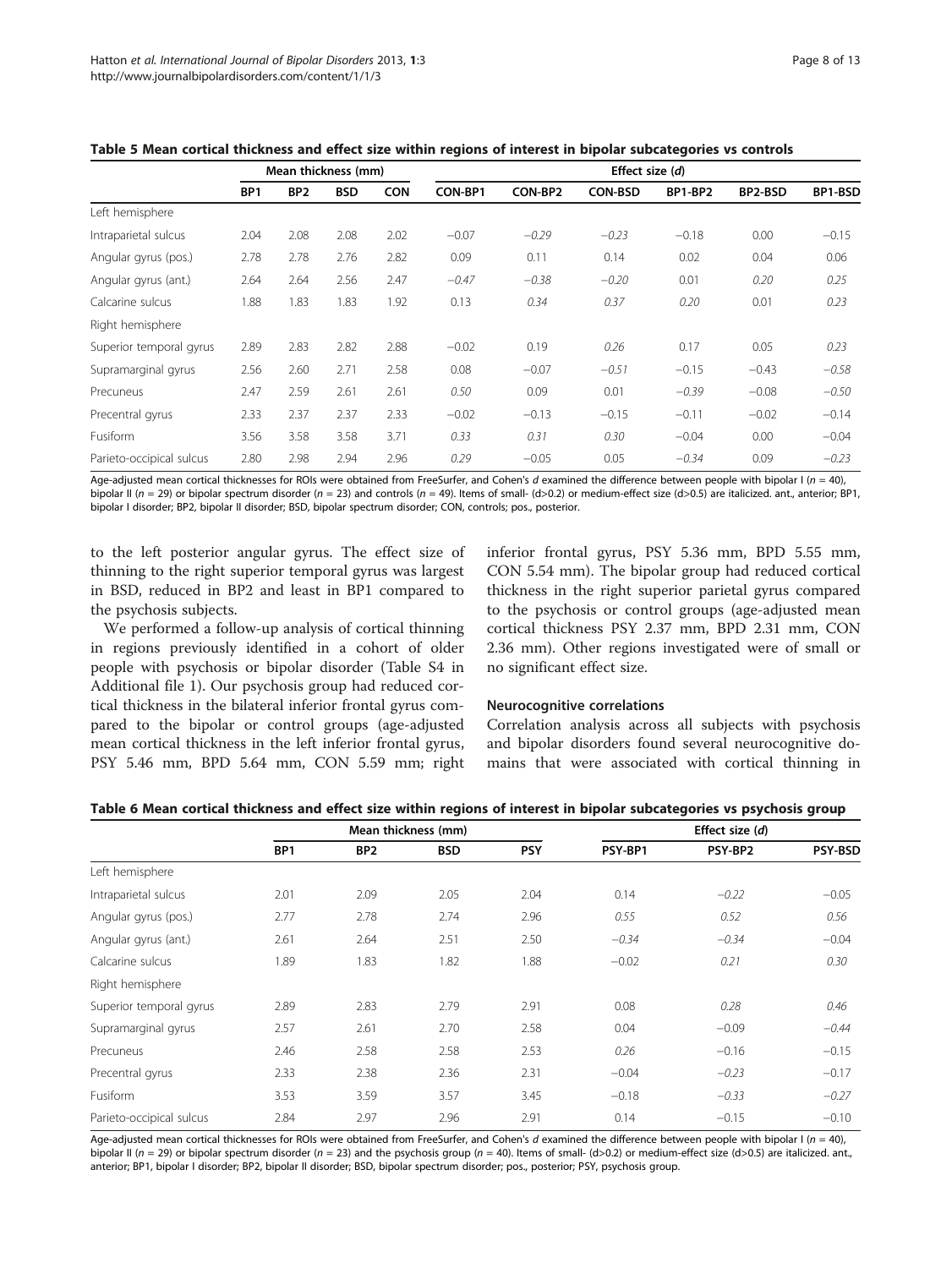these ROIs (Table 7). Of particular note, cortical thinning of the right supramarginal gyrus was correlated with worse performance in visual sustained attention (RVP mean latency,  $r = 0.30$ ,  $n = 95$ ,  $p = 0.004$ ; RVP-A',  $r = 0.21$ ,  $n = 96$ ,  $p = 0.038$ ), semantic verbal fluency (COWAT Animals,  $r = 0.26$ ,  $n = 98$ ,  $p = 0.012$ ) and verbal learning and verbal memory (RAVLT A7,  $r = 0.24$ ,  $n = 101$ ,  $p = 0.017$ ). Duration of illness was not associated with any of the neurocognitive tasks analysed.

Correlation analysis across diagnostic groups found differing neurocognitive domains associated with cortical thinning in these ROIs (Tables S5, S6, S7 and S8 in Additional file [1\)](#page-10-0). The BP1 group (Table S5 in Additional file [1](#page-10-0)) had several associations between cortical thinning in the left angular gyrus, right superior temporal gyrus and right supramarginal gyrus with neurocognitive deficits in visual sustained attention (RVP mean latency), verbal fluency (COWAT Letters, COWAT Animals) and verbal learning and memory (RAVLT Sum, RAVLT A6, RAVLT A7), although cortical thinning of the left anterior angular gyrus was also associated with better performance in the mental flexibility task (TMT B). The BP2 group (Table S6 in Additional file [1\)](#page-10-0) had associations between cortical thinning of the right superior temporal gyrus and neurocognitive deficits in visual sustained attention (RVP B"), whereas cortical thinning of both the left posterior angular gyrus and right precuneus with improvements in verbal fluency (COWAT Letters), and cortical thinning of the right calcarine sulcus was associated with better performance in the episodic memory and learning task (PAL). The BSD group (Table S7 in Additional file [1\)](#page-10-0) showed associations between cortical thinning of the left intraparietal sulcus and neurocognitive deficits in visual sustained attention (RVP mean latency), and the right parieto-occipital sulcus and episodic memory and learning (PAL), mental flexibility (IED) and cognitive processing speed (TMT A), whereas cortical thinning of the right precuneus was associated with better verbal fluency (COWAT). Finally, the psychosis group (Table S8 in Additional file [1](#page-10-0)) exhibited significant associations between cortical thinning of the right precentral gyrus and neurocognitive deficits in visual sustained attention (RVP mean latency) and mental flexibility (TMT B), while performance on the verbal fluency tests improved with cortical thinning to the left intraparital sulcus (COWAT Animals), right precentral gyrus (COWAT Letters, COWAT Animals) and right fusiform (COWAT Animals).

## Interactions with duration of illness and medications

A partial correlation analysis assessed the relationship between significant regions of cortical thinning and the daily dosage of psychotropic medication accounting for

Table 7 Interactions of cortical thinning or duration of illness with neurocognitive performance

|                               | Neurocognitive performance correlations (r/rho) |                      |                       |                              |                            |                      |                      |                                  |                                  |            |            |                         |                  |  |
|-------------------------------|-------------------------------------------------|----------------------|-----------------------|------------------------------|----------------------------|----------------------|----------------------|----------------------------------|----------------------------------|------------|------------|-------------------------|------------------|--|
| <b>Regions of</b><br>interest | <b>RVP</b><br>A'                                | <b>RVP</b><br>B''    | RVP - mean<br>latency | <b>RAVLT -</b><br><b>SUM</b> | <b>RAVLT-</b><br><b>B1</b> | <b>RAVLT -</b><br>A6 | <b>RAVLT -</b><br>A7 | <b>COWAT -</b><br><b>Letters</b> | <b>COWAT -</b><br><b>Animals</b> | TMT -<br>Α | TMT -<br>В | <b>PAL</b> <sup>a</sup> | IED <sup>a</sup> |  |
| Left hemisphere               |                                                 |                      |                       |                              |                            |                      |                      |                                  |                                  |            |            |                         |                  |  |
| Intraparietal sulcus          | 0.04                                            | $-0.15$              | $-0.23$ <sup>*</sup>  | 0.02                         | 0.23                       | $-0.02$              | $-0.01$              | $-0.01$                          | $-0.20$                          | $-0.13$    | $-0.08$    | 0.15                    | $-0.05$          |  |
| Angular gyrus<br>(pos.)       | $-0.04$                                         | $-0.24$ <sup>*</sup> | $-0.12$               | 0.09                         | 0.09                       | 0.04                 | 0.07                 | 0.01                             | 0.00                             | $-0.11$    | $-0.06$    | 0.05                    | $-0.04$          |  |
| Angular gyrus<br>(ant.)       | 0.16                                            | $-0.08$              | $-0.02$               | 0.03                         | 0.07                       | 0.07                 | 0.1                  | 0.09                             | 0.04                             | $-0.09$    | $-0.08$    | 0.12                    | $-0.06$          |  |
| Calcarine sulcus              | 0.06                                            | $-0.02$              | $\mathbf{0}$          | 0.17                         | 0.03                       | $0.22^{*}$           | 0.19                 | 0.08                             | 0.03                             | 0.09       | 0.15       | 0.04                    | 0.01             |  |
| Right hemisphere              |                                                 |                      |                       |                              |                            |                      |                      |                                  |                                  |            |            |                         |                  |  |
| Superior temporal<br>gyrus    | 0.1                                             | 0.02                 | 0.1                   | 0.07                         | $-0.02$                    | 0.16                 | $0.20^{*}$           | 0.18                             | 0.20                             | 0.09       | 0.1        | 0.04                    | $-0.15$          |  |
| Supramarginal<br>gyrus        | $0.22$ <sup>*</sup>                             | 0.04                 | $0.30^{**}$           | 0.18                         | 0.03                       | 0.18                 | $0.24$ <sup>*</sup>  | 0.13                             | $0.26^{*}$                       | 0.00       | $-0.03$    | 0.16                    | $-0.16$          |  |
| Precuneus                     | 0.09                                            | $-0.07$              | $-0.17$               | 0.05                         | $-0.01$                    | 0.03                 | 0.07                 | $-0.12$                          | $-0.16$                          | $-0.07$    | $-0.02$    | $-0.13$                 | 0.07             |  |
| Precentral gyrus              | $-0.06$                                         | 0.11                 | $-0.16$               | $-0.02$                      | $-0.07$                    | 0.01                 | 0.04                 | $-0.08$                          | $-0.15$                          | $-0.04$    | $-0.09$    | $-0.16$                 | $-0.09$          |  |
| Fusiform                      | 0.2                                             | $-0.06$              | 0.03                  | 0.15                         | 0.07                       | 0.1                  | 0.06                 | $-0.1$                           | $-0.18$                          | $-0.04$    | 0.07       | 0.15                    | 0.18             |  |
| Parieto-occipical<br>sulcus   | 0.01                                            | $-0.13$              | $-0.08$               | 0.1                          | $-0.05$                    | 0.11                 | 0.1                  | $-0.08$                          | 0.1                              | $-0.25$    | $-0.12$    | 0.02                    | $-0.16$          |  |
| Duration of illness           | 0.05                                            | 0.07                 | 0.06                  | $-0.09$                      | 0.04                       | $-0.11$              | $-0.09$              | 0.07                             | 0.02                             | 0.02       | $-0.07$    | $-0.12$                 | $-0.01$          |  |

Partial correlation examined the relationship between either cortical thickness in regions of interest or duration of illness with z-scores of neurocognitive performance, controlling for gender and years of education, in all subjects with psychosis or bipolar disorder (n = 113). <sup>a</sup>Spearman's rho correlation analysis examined non-parametric distributions of z-scores. Items of small-effect size (d>0.2) are italicized. \*p < 0.05 (two-tailed), \*\*p < 0.01 (two-tailed). ant., anterior; COWAT, Controlled Word Association Test; IED, intra/extra-dimensional shift; PAL, paired associate learning; RAVLT, Rey Auditory Verbal Learning Test; RVP, rapid visual processing; TMT, Trail Making Test; pos., posterior.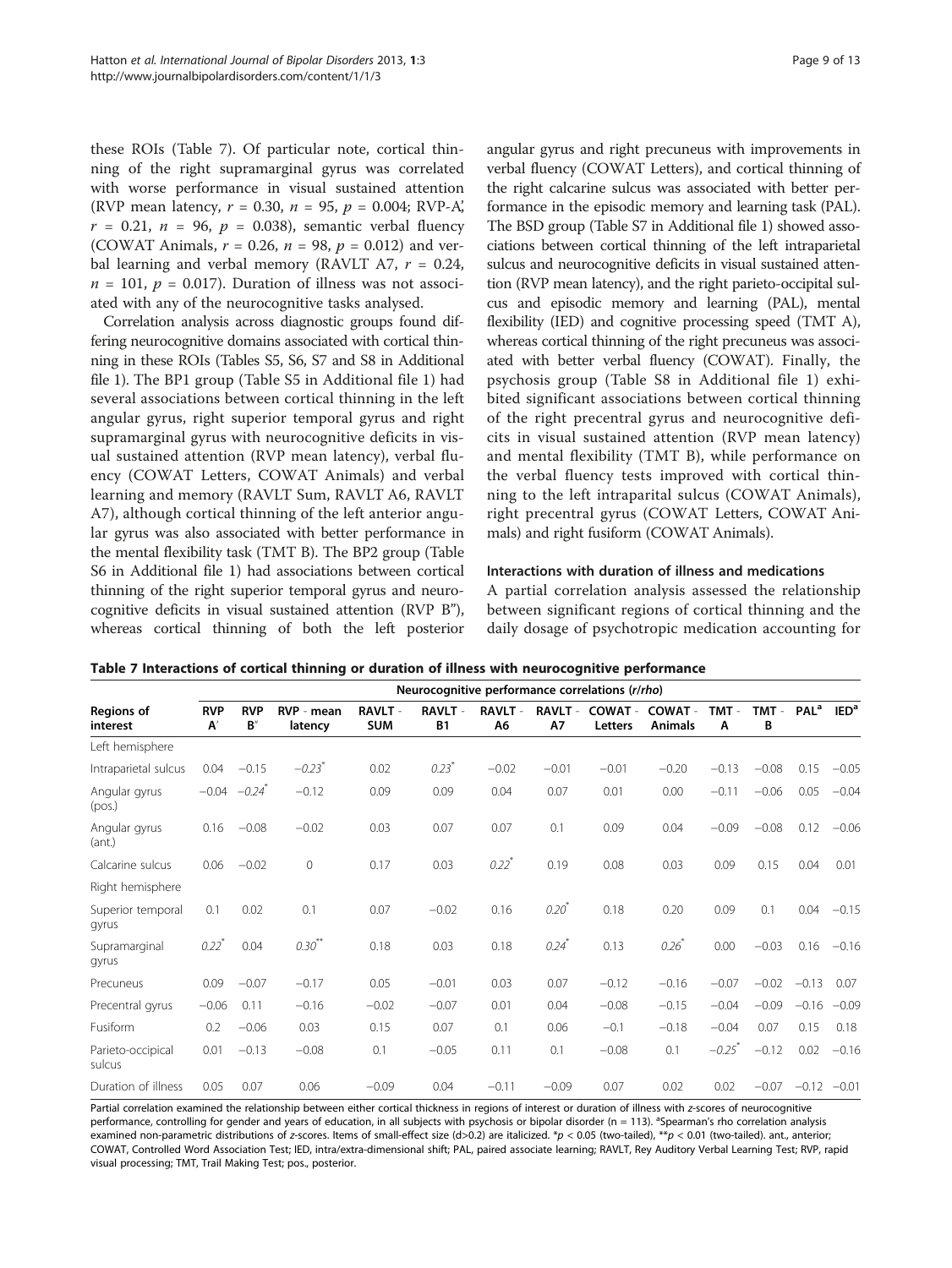age and gender (Table S9 in Additional file [1\)](#page-10-0). There was a correlation between increased mood stabiliser dosage and increased cortical thickness of the right precentral gyrus ( $r = 0.50$ ,  $n = 28$ ,  $p = 0.009$ ; explains 25% of variance), as well as a correlation between increased antidepressant dosage and increased cortical thickness of the right fusiform ( $r = 0.38$ ,  $n = 39$ ,  $p =$ 0.019; explains 14% of variance). Duration of illness was negatively correlated with mood stabiliser dosage  $(r = -0.42, n = 24, p = 0.033;$  explains 18% of variance), suggesting that higher dosages of mood stabilisers were given at earlier stages of illness.

# **Discussion**

In contrast to reports of extensive cortical thinning of the temporal, frontal and insula regions in older patients with psychosis, we report that young patients with psychosis exhibit predominately parieto-temporal cortical thinning. Previous reports have provided evidence of parietal lobe abnormalities in psychosis, particularly the inferior parietal lobe encompassing the angular and supramarginal gyri (Shenton et al. [2001;](#page-12-0) Narr et al. [2005a](#page-11-0), [b](#page-12-0); Schultz et al. [2010;](#page-12-0) Jung et al. [2011](#page-11-0)). Several investigations have reported structural abnormalities of the temporal cortex, particularly the superior temporal gyrus, primary auditory cortex and planum temporale in the left hemisphere in psychosis (Shenton et al. [2001](#page-12-0); Kwon et al. [1999](#page-11-0); Takahashi et al. [2007\)](#page-12-0) that have given rise to auditory hallucinations or thought disorders (Barta et al. [1990](#page-11-0); Shenton et al. [1992](#page-12-0)). Our present findings suggest that cortical thinning of the tempo-parietal regions is an early pathological hallmark in psychosis, consistent with other reports in young people with psychotic disorders (Narr et al. [2005a](#page-11-0); Lyoo et al. [2011\)](#page-11-0).

Our findings of cortical thinning in a group of young people with bipolar disorder show both similarities and differences with reports of cortical thinning in midlife bipolar disorder patients. In line with previous findings, our study found that young bipolar disorder patients have cortical thinning in the left calcarine sulcus (Lyoo et al. [2006b\)](#page-11-0) and right supramarginal gyrus and superior parietal gyrus (Rimol et al. [2010, 2012\)](#page-12-0). In contrast to these studies, we report that these young bipolar patients showed significant cortical thinning in the precuneus and superior aspect of the right precentral gyrus. A recent VBM study (Adleman et al. [2012\)](#page-11-0) found that compared to aged-matched controls, paediatric bipolar patients (mean age  $14.2 \pm 2.6$ ) exhibited grey matter reductions in the bilateral precuneus and the bilateral pre-supplementary motor area which is demarcated posteriorly by the precentral gyrus. Interestingly, in a 2-year follow-up, the precuneus grey matter volume of the paediatric bipolar group approached that of the control group though still remained significantly reduced. Collectively, the literature

suggests that compared to healthy individuals, bipolar patients show degradation in different brain regions at various life stages (the precuneus and precentral gyrus in childhood; Adleman et al., [2012](#page-11-0)) which is also evident in young adulthood (present study), but not later in the illness course (Rimol et al. [2010, 2012](#page-12-0); Lyoo et al. [2006b](#page-11-0); Foland-Ross et al. [2011\)](#page-11-0). This suggests that cortical thinning of the calcarine sulcus and supramarginal gyrus is an early life marker of bipolar disorder, whereas cortical thinning of the precuneus and precentral gyrus may be an early pathological event. Given the controversial nature of the diagnosis of paediatric bipolar disorder, the actual time course of these effects can only be determined in proper longitudinal studies. While it is possible that some effects resolve over time, it is also likely that quite different groups of subjects are actually being investigated.

Importantly, it was the common regions of cortical thinning between the psychosis and bipolar groups that produced significant correlations with neurocognitive deficits. Generally, these types of correlations suggest the functional significance of the MRI findings. Cortical thinning in the inferior parietal lobe, comprising the supramarginal gyrus and angular gyrus, and the adjacent intraparietal sulcus was strongly correlated with worse performance in visual sustained attention (RVP mean latency), semantic verbal fluency (COWAT Animals) and verbal learning and verbal memory (RAVLT A7). These results are consistent with the literature associating this region with language comprehension and decision-making (Hartwigsen et al. [2010](#page-11-0)), and cortical thinning of the parietal lobe has been associated with attention deficits in first-episode psychosis patients in contrast to healthy controls (Crespo-Facorro et al. [2011](#page-11-0)). Cortical thinning of the calcarine sulcus was also associated with verbal learning and verbal memory (RAVLT A6). The two diagnostic groups shared marginally significant cortical thinning of the anterior insula as we have previously demonstrated which is associated with attention-set shifting deficits (Hatton et al. [2012\)](#page-11-0). Hence, it is likely that these shared regions of cortical thinning are functionally significant (and may impact on participation in employment or education) and contribute to those elements of cognitive dysfunction that are observed in young people with either psychosis or bipolar disorder (reviewed in Millan et al. [2012](#page-11-0)).

It is important to address our statistical approach of not using multiple corrections. Initial analysis of this data using FDR correction gave no statistically significant regions of cortical thinning. However, it is important to note that this present investigation contained subjects who had an early age of onset, a short duration of illness and less acute disorders (e.g. schizophreniform compared to schizophrenia, BSD or BP2 compared to BP1) compared to other studies on cortical thinning in these populations (summarised in Table [1](#page-1-0)). Furthermore,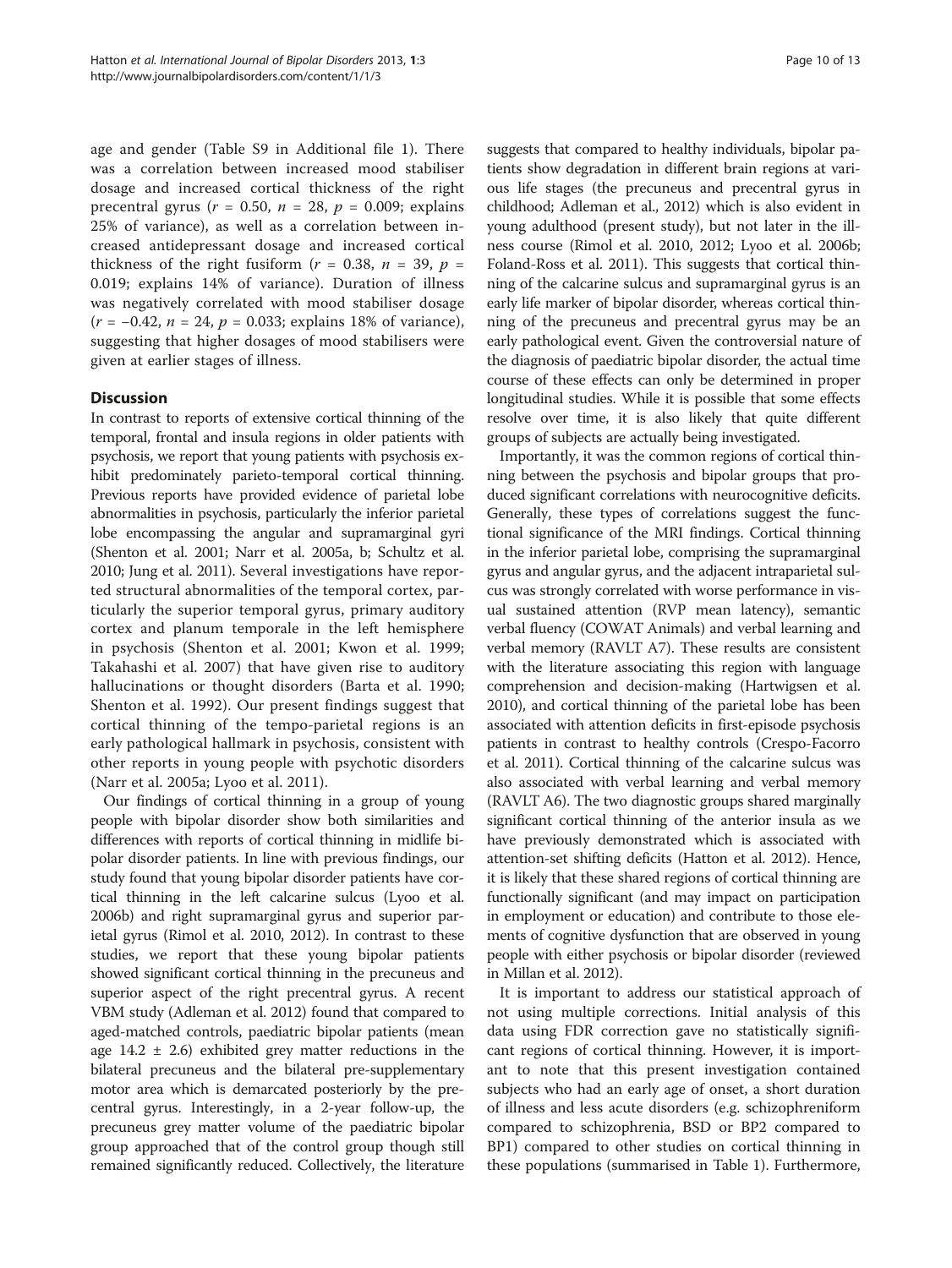<span id="page-10-0"></span>in the early stages of brain diseases during adolescence and early adulthood, changes are generally minimal and may lack regional specificity (Ashburner et al. [2003](#page-11-0)). Accordingly, we have used a moderately conservative statistical threshold of  $p < 0.001$  for whole-brain analysis without multiple corrections to capture these subtle changes, and this approach has been employed in similar investigations (Lyoo et al. [2006b;](#page-11-0) Narr et al. [2005a](#page-11-0), [b\)](#page-12-0). We have reported regions of cortical thinning below this threshold  $(0.01 > p > 0.001$ ; Tables S2 and S3 in Additional file 1) to assist fellow researchers in subsequent analysis of these cohorts.

There are two additional limitations associated with our study that warrant discussion. Firstly, substance abuse in psychosis and bipolar disorder patients has been associated with changes in grey matter volumes that deviate from non-substance abuse psychosis (Lyoo et al. [2006a](#page-11-0)) and bipolar disorder (Jarvis et al. [2008](#page-11-0)) patients. The selection criteria for this study excluded substance dependence, but future research examining the relationship between the level of substance use and cortical thinning may delineate the role that comorbidity of substances has with respect to these potential biomarkers of these disorders. Secondly, the impact of pharmacological therapy on cortical lamina remains a contentious issue, with recent research suggesting that antipsychotic treatment may contribute to changes to frontal and temporal lobe cortical thickness (Smieskova et al. [2009;](#page-12-0) Navari and Dazzan [2009](#page-12-0)) while others have reported no effects (Kuperberg et al. [2003;](#page-11-0) Narr et al. [2005a;](#page-11-0) Nesvag et al. [2008\)](#page-12-0). The correlation between increased mood stabiliser dosage and increased cortical thickness of the right precentral gyrus (25% of variance) should be treated with caution given the small number of patients on this treatment ( $n = 28$ ; 8) subjects were taking lithium and the remaining 20 subjects were taking anticonvulsants). This study was crosssectional in design, so no clear picture can be gained about the ways in which medication influences cortical thinning over time within the same individuals. The apparent differences between different reported age groups for bipolar disorder or psychosis may reflect other factors including different selection criteria, different diagnostic thresholds and concurrent exposure to other factors such as alcohol or substance misuse or medications.

# Conclusions

This investigation shows that cortical thinning of the tempo-parietal regions is present early in young patients with psychosis. This finding is in contrast to reported evidence of extensive cortical thinning to the temporal, frontal and insula regions in older patients with psychosis. Young patients with bipolar disorder exhibit novel cortical thinning patterns, more like those observed in paediatric as distinct from older bipolar patients. While there are

some differences in the patterns of cortical thinning between the young psychotic and bipolar disorder groups, those regions of cortical thinning that are shared are those that were associated with the type of cognitive dysfunction that is typically observed in young people with either psychosis or bipolar disorder. While psychotic and bipolar disorders may have differing neuropathological origins, it is the shared regions of cortical thinning that underpin those observed neurocognitive deficits that impact on the lives of young people with psychosis or bipolar disorder.

# Additional file

[Additional file 1:](http://www.biomedcentral.com/content/supplementary/2194-7511-1-3-S1.docx) Supplementary tables. A document showing nine supplementary tables

#### Abbreviations

ACC: Anterior cingulate cortex; ADHD: Attention-deficit hyperactivity disorder; ANOVA: Analysis of variance; BP1: Bipolar I disorder; BP2: Bipolar II disorder; BPRS: Brief Psychiatric Rating Scale; BSD: Bipolar spectrum disorder; COWAT: Controlled Oral Word Association Test; DLPFC: Dorsolateral prefrontal cortex; FDR: False discovery rate; HDRS: Hamilton Depression Rating Scale; IED: Intra-dimensional/extra-dimensional; MRI: Magnetic resonance imaging; PAL: Paired associate learning; PCC: Posterior cingulate cortex; RAVLT: Rey Auditory Verbal Learning Test; ROI: Region of interest; RVP: Rapid visual information processing task; STG: Superior temporal gyrus; TMT: Trail Making Test; VBM: Voxelbased morphometry; UHR: Ultra-high risk; YMRS: Young Mania Rating Scale.

#### Competing interests

IH is supported by the National Health and Medical Research Council Australia Fellowship (no. 511921). He was a director of headspace, the National Youth Mental Health Foundation, until January 2012. He is the executive director of the Brain and Mind Research Institute which operates two early-intervention youth services under contract to headspace. He has led a range of community-based and pharmaceutical industry-supported depression awareness and education and training programmes. He has led depression and other mental health research projects that have been supported by a variety of pharmaceutical partners. Current investigatorinitiated studies are supported by Servier and Pfizer. He has received honoraria for his contributions to professional educational seminars related to depression, youth mental health and circadian-rhythms research. The other authors declare that they have no competing interests.

#### Authors' contributions

SNH produced the imaging analysis, statistical correlations and initial draft manuscript. IBH and MRB conceived of the study design and coordinated technical assistance. JL provided the study design and interpretation of imaging analysis. DFH provided statistical analysis and interpretation of the clinical measures and neuropsychological tests. ES designed and coordinated the clinical interviews with all patients. All authors contributed significantly to the interpretation of the data as well as read and approved the final manuscript.

#### Acknowledgments

The authors thank Manreena Kaur, Juliette Tobias-Webb, Tamara De Regt, Rico Sze Chun Lee and Django White for their assistance with data collection. We also thank individuals that participated in this study. This study was supported by the following National Health and Medical Research Council funding sources: Programme Grant (no. 566529), Centres of Clinical Research Excellence Grant (no. 264611), Australia Fellowship (no. 511921) and Clinical Research Fellowship (no. 402864).

Received: 23 November 2012 Accepted: 5 March 2013 Published: 17 April 2013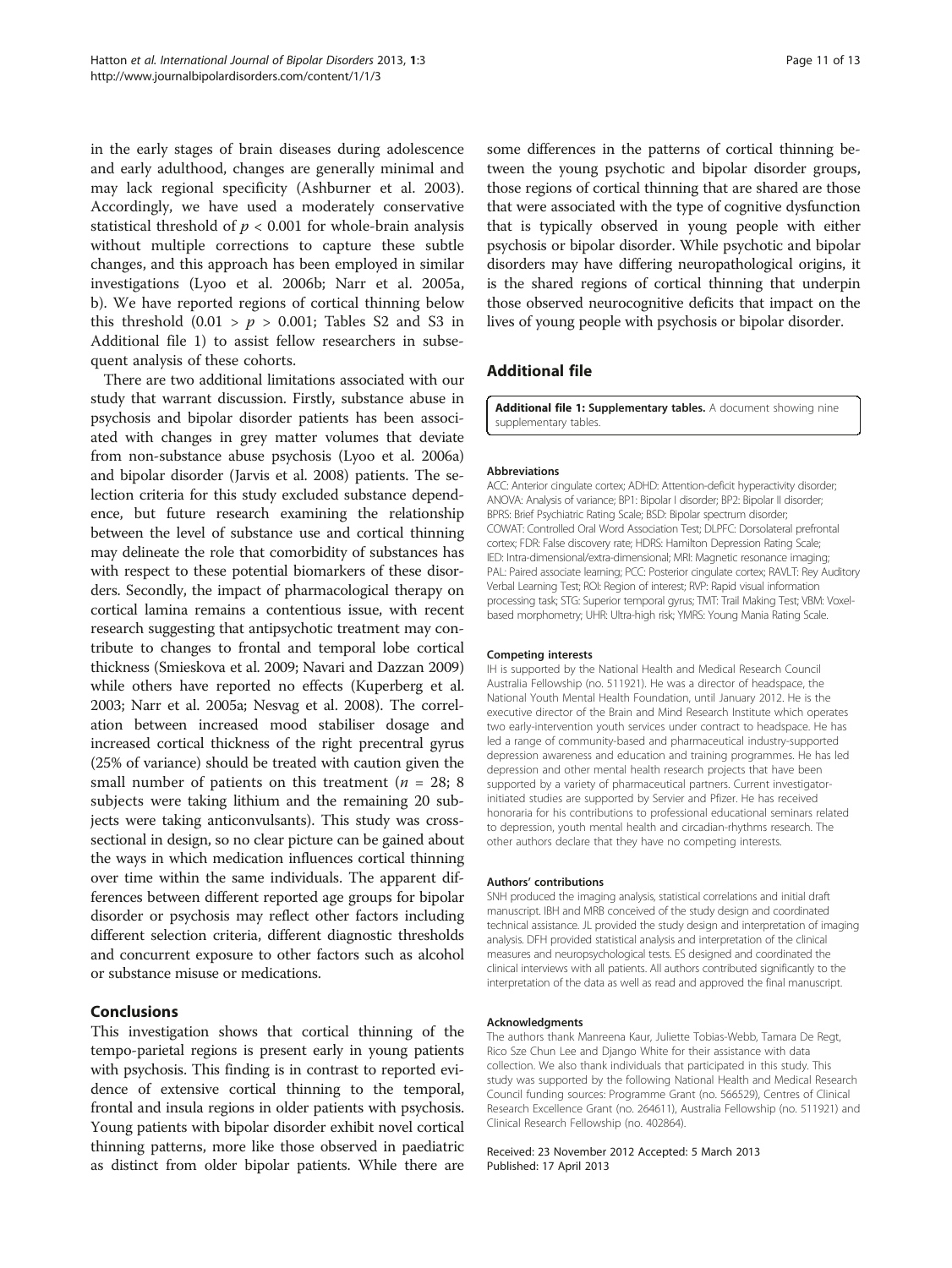#### <span id="page-11-0"></span>References

- Adleman NE, Fromm SJ, Razdan V, Kayser R, Dickstein DP, Brotman MA, Pine DS, Leibenluft E. Cross-sectional and longitudinal abnormalities in brain structure in children with severe mood dysregulation or bipolar disorder. J Child Psychol Psychiatryz. 2012; 53:1149–56.
- American Psychiatric Association. Diagnostic criteria from DSM-IV-TR. Washington, DC: The Association; 2000.
- Angst J. The bipolar spectrum. Br J Psychiatry. 2007; 190:189-91.
- Ashburner J. Voxel-based morphometry-the methods. Neuroimage. 2000; 11:805–21.
- Ashburner J, Csernansky JG, Davatzikos C, Fox NC, Frisoni GB, Thompson PM. Computer-assisted imaging to assess brain structure in healthy and diseased brains. Lancet Neurol. 2003; 2:79–88.
- Barta PE, Pearlson GD, Powers RE, Richards SS, Tune LE. Auditory hallucinations and smaller superior temporal gyral volume in schizophrenia. Am J Psychiatry. 1990; 147:1457–62.
- Benes FM, Francine M. Why does psychosis develop during adolescence and early adulthood? Curr Opin Psychiatry. 2003; 16:317-9.
- Bennett MR. The prefrontal-limbic network in depression: a core pathology of synapse regression. Prog Neurobiol. 2011; 93:457–67.
- Crespo-Facorro B, Roiz-Santianez R, Perez-Iglesias R, Rodriguez-Sanchez JM, Mata I, Tordesillas-Gutierrez D, Sanchez E, Tabares-Seisdedos R, Andreasen N, Magnotta V, Vazquez-Barquero JL. Global and regional cortical thinning in first-episode psychosis patients: relationships with clinical and cognitive features. Psychol Med. 2011; 41:1449–60.
- Dale AM, Sereno MI. Improved localization of cortical activity by combining EEG and MEG with MRI cortical surface reconstruction: a linear approach. J Cogn Neurosci. 1993; 5:162–76.
- Dale A, Fischl B, Sereno MI. Cortical surface-based analysis: I Segmentation and surface reconstruction Neuroimage. 1999; 9:179–94.
- Desikan RS, Ségonne F, Fischl B, Quinn BT, Dickerson BC, Blacker D, Buckner RL, Dale AM, Maguire RP, Hyman BT, Albert MS, Killiany RJ. An automated labeling system for subdividing the human cerebral cortex on MRI scans into gyral based regions of interest. Neuroimage. 2006; 31:968–80.
- Destrieux C, Fischl B, Dale A, Halgren E. Automatic parcellation of human cortical gyri and sulci using standard anatomical nomenclature. Neuroimage. 2010; 53:1–15.
- Fischl B, Dale AM. Measuring the thickness of the human cerebral cortex from magnetic resonance images. Proc Natl Acad Sci USA. 2000; 97:11050–5.
- Fischl B, Sereno M, Fischl B, Sereno MI, Dale AM. Cortical surface-based analysis. II: Inflation, flattening, and a surface-based coordinate system. Neuroimage. 1999a; 9:195–207.
- Fischl B, Sereno MI, Tootell RB, Dale AM. High-resolution intersubject averaging and a coordinate system for the cortical surface. Hum Brain Mapp. 1999b; 8:272–84.
- Fischl B, Liu A, Dale AM. Automated manifold surgery: constructing geometrically accurate and topologically correct models of the human cerebral cortex. IEEE Med Imaging. 2001; 20:70–80.
- Fischl B, Salat DH, Busa E, Albert M, Dieterich M, Haselgrove C, van der Kouwe A, Killiany R, Kennedy D, Klaveness S, Montillo A, Makris N, Rosen B, Dale AM. Whole brain segmentation: automated labeling of neuroanatomical structures in the human brain. Neuron. 2002; 33:341–55.
- Fischl B, Salat DH, van der Kouwe AJW, Makris N, Ségonne F, Quinn BT, Dale AM. Sequence-independent segmentation of magnetic resonance images. Neuroimage. 2004a; 23:S69–84.
- Fischl B, van der Kouwe A, Destrieux C, Halgren E, Ségonne F, Salat DH, Busa E, Seidman LJ, Goldstein J, Kennedy D, Caviness V, Makris N, Rosen B, Dale AM. Automatically parcellating the human cerebral cortex. Cereb Cortex. 2004b; 14:11–22.
- Foland-Ross LC, Thompson PM, Sugar CA, Madsen SK, Shen JK, Penfold C, Ahlf K, Rasser PE, Fischer J, Yang Y, Townsend J, Bookheimer SY, Altshuler LL. Investigation of cortical thickness abnormalities in lithium-free adults with bipolar I disorder using cortical pattern matching. Am J Psychiatry. 2011; 168:530–9.
- Hamilton M. Development of a rating scale for primary depressive illness. Br J Soc Clin Psychol. 1967; 6:278–96.
- Han X, Jovicich J, Salat D, van der Kouwe A, Quinn B, Czanner S, Busa E, Pacheco J, Albert M, Killiany R, Maguire P, Rosas D, Makris N, Dale A, Dickerson B, Fischl B. Reliability of MRI-derived measurements of human cerebral cortical thickness: the effects of field strength, scanner upgrade and manufacturer. Neuroimage. 2006; 32:180–94.
- Harrison PJ. The neuropathology of schizophrenia. A critical review of the data and their interpretation. Brain. 1999; 122(Pt 4):593–624.
- Hartwigsen G, Baumgaertner A, Price CJ, Koehnke M, Ulmer S, Siebner HR. Phonological decisions require both the left and right supramarginal gyri. Proc Natl Acad Sci USA. 2010; 107:16494–9.
- Hatton SN, Lagopoulos J, Hermens DF, Naismith SL, Bennett MR, Hickie IB. Correlating anterior insula gray matter volume changes in young people with clinical and neurocognitive outcomes: an MRI study. BMC Psychiatry. 2012; 12:45.
- Hegarty CE, Foland-Ross LC, Narr KL, Sugar CA, McGough JJ, Thompson PM, Altshuler LL. ADHD comorbidity can matter when assessing cortical thickness abnormalities in patients with bipolar disorder. Bipolar Disord. 2012; 14:843–55.
- Hermens DF, Naismith SL, Redoblado Hodge MA, Scott EM, Hickie IB. Impaired verbal memory in young adults with unipolar and bipolar depression. Early Interv Psychiatry. 2010a; 4:33–227.
- Hermens DF, Ward PB, Hodge MA, Kaur M, Naismith SL, Hickie IB. Impaired MMN/P3a complex in first-episode psychosis: cognitive and psychosocial associations. Prog Neuropsychopharmacol Biol Psychiatry. 2010b; 34:822–9.
- Hermens DF, Redoblado Hodge MA, Naismith SL, Kaur M, Scott E, Hickie IB. Neuropsychological clustering highlights cognitive differences in young people presenting with depressive symptoms. J Int Neuropsychol Soc. 2011; 17:76–267.
- Jarvis K, Delbello MP, Mills N, Elman I, Strakowski SM, Adler CM. Neuroanatomic comparison of bipolar adolescents with and without cannabis use disorders. J Child Adolesc Psychopharmacol. 2008; 18:557-63.
- Jovicich J, Czanner S, Greve D, Haley E, van der Kouwe A, Gollub R, Kennedy D, Schmitt F, Brown G, MacFall J, Fischl B, Dale A. Reliability in multi-site structural MRI studies: effects of gradient non-linearity correction on phantom and human data. Neuroimage. 2006; 30:436–43.
- Jung WH, Kim JS, Jang JH, Choi JS, Jung MH, Park JY, Han JY, Choi CH, Kang DH, Chung CK, Kwon JS. Cortical thickness reduction in individuals at ultrahigh-risk for psychosis. Schizophr Bull. 2011; 37:839–49.
- Kuperberg GR, Broome MR, McGuire PK, David AS, Eddy M, Ozawa F, Goff D, West WC, Williams SC, van der Kouwe AJ, Salat DH, Dale AM, Fischl B. Regionally localized thinning of the cerebral cortex in schizophrenia. Arch Gen Psychiatry. 2003; 60:878–88.
- Kwon JS, McCarley RW, Hirayasu Y, Anderson JE, Fischer IA, Kikinis R, Jolesz FA, Shenton ME. Left planum temporale volume reduction in schizophrenia. Arch Gen Psychiatry. 1999; 56:142–8.
- Lagopoulos J, Hermens DF, Naismith SL, Scott EM, Hickie IB. Frontal lobe changes occur early in the course of affective disorders in young people. BMC Psychiatry. 2012; 12:4.
- Lyoo IK, Pollack MH, Silveri MM, Ahn KH, Diaz CI, Hwang J, Kim SJ, Yurgelun-Todd DA, Kaufman MJ, Renshaw PF. Prefrontal and temporal gray matter density decreases in opiate dependence. Psychopharmacology. 2006a; 184:139–44.
- Lyoo IK, Sung YH, Dager SR, Friedman SD, Lee JY, Kim SJ, Kim N, Dunner DL, Renshaw PF. Regional cerebral cortical thinning in bipolar disorder. Bipolar Disord. 2006b; 8:65–74.
- McGorry PD, Hickie IB, Yung AR, Pantelis C, Jackson HJ. Clinical staging of psychiatric disorders: a heuristic framework for choosing earlier, safer and more effective interventions. Aust N Z J Psychiatry. 2006; 40:616-22.
- McGorry PD, Nelson B, Amminger GP, Bechdolf A, Francey SM, Berger G, Riecher-Rossler A, Klosterkotter J, Ruhrmann S, Schultze-Lutter F, Nordentoft M, Hickie I, McGuire P, Berk M, Chen EY, Keshavan MS, Yung AR. Intervention in individuals at ultra-high risk for psychosis: a review and future directions. J Clin Psychiatry. 2009; 70:1206–12.
- McGorry PD, Nelson B, Goldstone S, Yung AR. Clinical staging: a heuristic and practical strategy for new research and better health and social outcomes for psychotic and related mood disorders. Can J Psychiatry. 2010; 55:486-97.
- Millan MJ, Agid Y, Brune M, Bullmore ET, Carter CS, Clayton NS, Connor R, Davis S, Deakin B, Derubeis RJ, Dubois B, Geyer MA, Goodwin GM, Gorwood P, Jay TM, Joels M, Mansuy IM, Meyer-Lindenberg A, Murphy D, Rolls E, Saletu B, Spedding M, Sweeney J, Whittington M, Young LJ. Cognitive dysfunction in psychiatric disorders: characteristics, causes and the quest for improved therapy. Nat Rev Drug Discov. 2012; 11:141–68.
- Naismith S, Hickie I, Ward PB, Turner K, Scott E, Little C, Mitchell P, Wilhelm K, Parker G. Caudate nucleus volumes and genetic determinants of homocysteine metabolism in the prediction of psychomotor speed in older persons with depression. Am J Psychiatry. 2002; 159:2096–8.
- Narr KL, Bilder RM, Toga AW, Woods RP, Rex DE, Szeszko PR, Robinson D, Sevy S, Gunduz-Bruce H, Wang YP, DeLuca H, Thompson PM. Mapping cortical